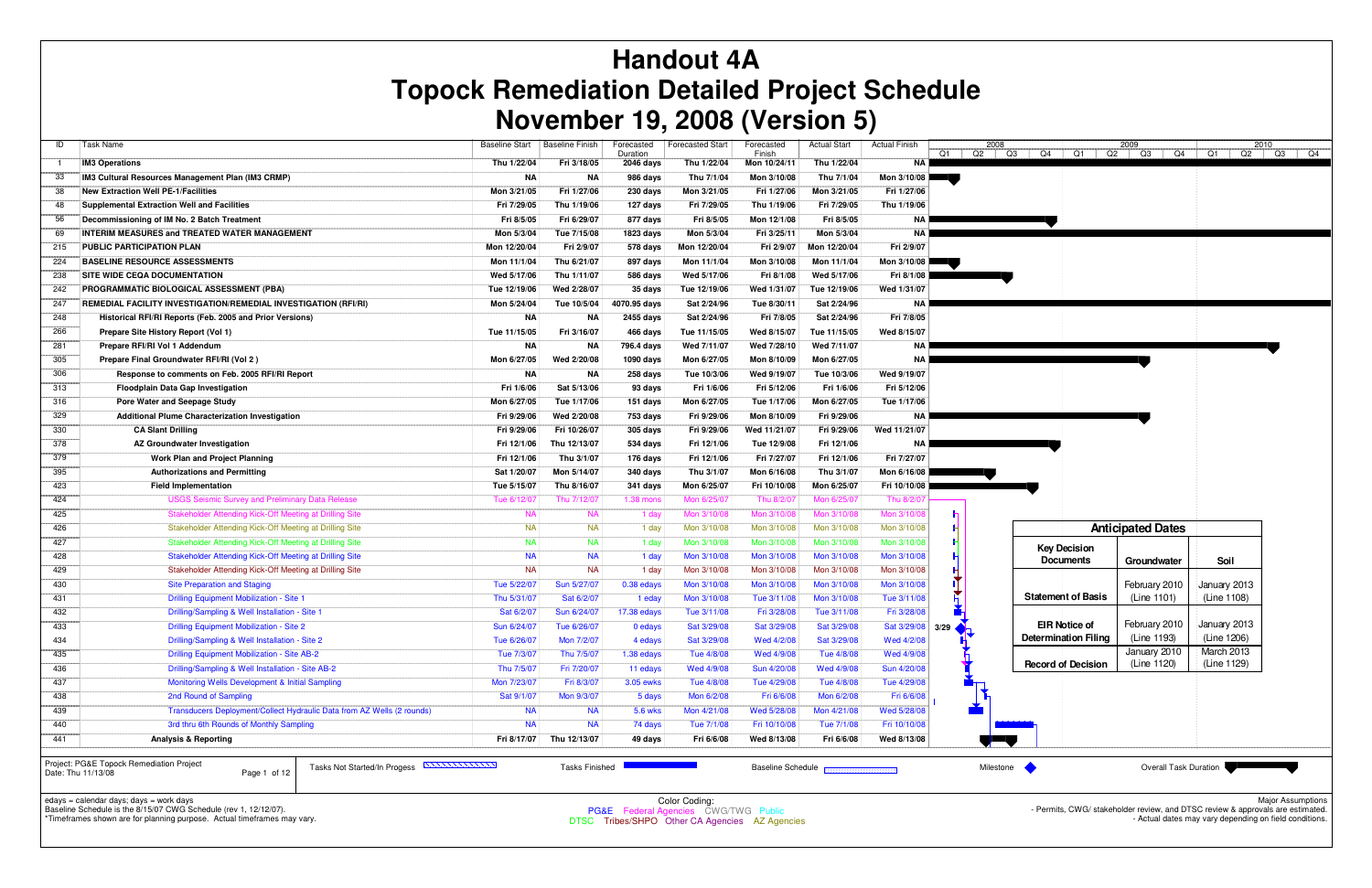| ID  | Task Name                                                               | <b>Baseline Start</b> | <b>Baseline Finish</b> | Forecasted<br>Duration | <b>Forecasted Start</b> | Forecasted<br>Finish | <b>Actual Start</b> | <b>Actual Finish</b> | 2008<br>Q1<br>Q2 |
|-----|-------------------------------------------------------------------------|-----------------------|------------------------|------------------------|-------------------------|----------------------|---------------------|----------------------|------------------|
| 442 | Prepare/Submit Field Summary Report to AZ/CA agencies                   | Fri 8/17/07           | Wed 10/17/07           | 9.77 ewks              | Fri 6/6/08              | Wed 8/13/08          | Fri 6/6/08          | Wed 8/13/08          |                  |
| 443 | ADEQ Voluntary Remediation Program (VRP) Process                        | ΝA                    | ΝA                     | 50 days                | Wed 10/1/08             | Tue 12/9/08          | Wed 10/1/08         | ΝA                   |                  |
| 444 | ADEQ evaluating path forward under VRP*                                 | <b>NA</b>             | <b>NA</b>              | 45 days                | Wed 10/1/08             | Tue 12/2/08          | Wed 10/1/08         | <b>NA</b>            |                  |
| 445 | Preparation of Request for No Further Action Determination (on hold)    | NA                    | <b>NA</b>              | 1 mon                  | Mon 10/13/08            | Mon 11/10/08         | NA                  | <b>NA</b>            |                  |
| 446 | PG&E Submit Request for No Further Action to ADEQ (on hold)             | Thu 10/18/07          | Thu 10/18/07           | 1 day                  | Tue 11/11/08            | Tue 11/11/08         | <b>NA</b>           | <b>NA</b>            |                  |
| 447 | ADEQ review/approve Request for No Further Action* (on hold)            | Fri 10/19/07          | Thu 11/15/07           | 4 wks                  | Wed 11/12/08            | Tue 12/9/08          | NA                  | <b>NA</b>            |                  |
| 448 | <b>Additional Bedrock Investigation</b>                                 | Tue 10/10/06          | Tue 9/25/07            | 738 days               | Fri 10/20/06            | Mon 8/10/09          | Fri 10/20/06        | ΝA                   |                  |
| 449 | PGE-7/PGE-8 Hydraulic Test and PGE-6 Decommissioning                    | <b>NA</b>             | ΝA                     | 393 days               | Fri 10/20/06            | Mon 4/14/08          | Fri 10/20/06        | Mon 4/14/08          |                  |
| 512 | <b>East Ravine Groundwater Investigation</b>                            | <b>NA</b>             | ΝA                     | 466 days               | Mon 10/29/07            | Mon 8/10/09          | Mon 10/29/07        | ΝA                   |                  |
| 513 | Workplan                                                                | <b>NA</b>             | ΝA                     | 201 days               | Mon 10/29/07            | Mon 8/4/08           | Mon 10/29/07        | Mon 8/4/08           |                  |
| 528 | Authorization and Permitting*                                           | ΝA                    | ΝA                     | 278 days               | Thu 12/20/07            | Mon 1/12/09          | Thu 12/20/07        | NA                   |                  |
| 529 | <b>ESA Section 7 Review</b>                                             | <b>NA</b>             | <b>NA</b>              | 71 days                | Mon 8/4/08              | Mon 11/10/08         | Mon 8/4/08          | Mon 11/10/08         |                  |
| 530 | Sec 106 Consultation*                                                   | ΝA                    | ΝA                     | 66 days                | Mon 8/11/08             | Mon 11/10/08         | Mon 8/11/08         | Mon 11/10/08         |                  |
| 531 | <b>Tribal Consultation</b>                                              | <b>NA</b>             | <b>NA</b>              | 30.38 edays            | Mon 8/11/08             | Wed 9/10/08          | Mon 8/11/08         | Wed 9/10/08          |                  |
| 532 | <b>BLM Letter to SHPO</b>                                               | <b>NA</b>             | <b>NA</b>              | 8 days                 | Wed 9/10/08             | Fri 9/19/08          | Wed 9/10/08         | Fri 9/19/08          |                  |
| 533 | <b>SHPO Consultation</b>                                                | <b>NA</b>             | <b>NA</b>              | 36.38 edays            | Mon 9/22/08             | Tue 10/28/08         | Mon 9/22/08         | Tue 10/28/08         |                  |
| 534 | BLM sign off of SHPO concurrence                                        | <b>NA</b>             | <b>NA</b>              | 5 days                 | Wed 10/29/08            | Tue 11/4/08          | Wed 10/29/08        | Tue 11/4/08          |                  |
| 535 | <b>HNWR Approval Letter</b>                                             | <b>NA</b>             | <b>NA</b>              | 4 days                 | Wed 11/5/08             | Mon 11/10/08         | Wed 11/5/08         | Mon 11/10/08         |                  |
| 536 | <b>Section 404 Permit (CERCLA Exemption)</b>                            | <b>NA</b>             | <b>NA</b>              | 30 days                | Thu 12/20/07            | Wed 1/30/08          | Thu 12/20/07        | Wed 1/30/08          |                  |
| 537 | Confirmation from LA USACE for exemption from 404 permit req, consisten | <b>NA</b>             | <b>NA</b>              | 30 days                | Thu 12/20/07            | Wed 1/30/08          | Thu 12/20/07        | Wed 1/30/08          |                  |
| 538 | <b>CDFG Notification/Process</b>                                        | Tue 7/24/07           | Mon 8/13/07            | 10 days                | Tue 12/30/08            | Mon 1/12/09          | <b>NA</b>           | <b>NA</b>            |                  |
| 539 | Field Implementation (2 well locations, 2 sampling events)*             | ΝA                    | NA                     | 71 days                | Tue 1/13/09             | Tue 4/21/09          | ΝA                  | ΝA                   |                  |
| 540 | Stakeholder Attending Kick-Off Meeting at Site                          | <b>NA</b>             | <b>NA</b>              | 1 day                  | Tue 1/13/09             | Tue 1/13/09          | <b>NA</b>           | <b>NA</b>            |                  |
| 541 | Stakeholder Attending Kick-Off Meeting at Site                          | <b>NA</b>             | <b>NA</b>              | 1 day                  | Tue 1/13/09             | Tue 1/13/09          | <b>NA</b>           | <b>NA</b>            |                  |
| 542 | Stakeholder Attending Kick-Off Meeting at Site                          | <b>NA</b>             | <b>NA</b>              | 1 day                  | Tue 1/13/09             | Tue 1/13/09          | <b>NA</b>           | <b>NA</b>            |                  |
| 543 | Stakeholder Attending Kick-Off Meeting at Site                          | <b>NA</b>             | <b>NA</b>              | 1 day                  | Tue 1/13/09             | Tue 1/13/09          | <b>NA</b>           | <b>NA</b>            |                  |
| 544 | Stakeholder Attending Kick-Off Meeting at Site                          | <b>NA</b>             | <b>NA</b>              | 1 day                  | Tue 1/13/09             | Tue 1/13/09          | <b>NA</b>           | <b>NA</b>            |                  |
| 545 | Field Implementation (2 wells, 2 sampling events)                       | <b>NA</b>             | <b>NA</b>              | 14 wks                 | Wed 1/14/09             | Tue 4/21/09          | <b>NA</b>           | <b>NA</b>            |                  |
| 546 | Reporting*                                                              | <b>NA</b>             | <b>NA</b>              | 79 days                | Wed 4/22/09             | Mon 8/10/09          | <b>NA</b>           | <b>NA</b>            |                  |
| 547 | PG&E prepare/submit Tech Memo                                           | <b>NA</b>             | <b>NA</b>              | 1 mon                  | Wed 4/22/09             | Wed 5/20/09          | <b>NA</b>           | <b>NA</b>            |                  |
| 548 | DTSC forward TM to CWG/TWG                                              | <b>NA</b>             | <b>NA</b>              | 3 days                 | Thu 5/21/09             | Mon 5/25/09          | <b>NA</b>           | <b>NA</b>            |                  |
| 549 | DTSC reviews/comments on TM                                             | <b>NA</b>             | <b>NA</b>              | 1 mon                  | Tue 5/26/09             | Tue 6/23/09          | <b>NA</b>           | <b>NA</b>            |                  |
| 550 | DOI reviews/comments on TM                                              | <b>NA</b>             | <b>NA</b>              | 1 mon                  | Tue 5/26/09             | Tue 6/23/09          | <b>NA</b>           | <b>NA</b>            |                  |
| 551 | CWG reviews/comments on TM                                              | <b>NA</b>             | <b>NA</b>              | 1 mon                  | Tue 5/26/09             | Tue 6/23/09          | <b>NA</b>           | <b>NA</b>            |                  |
| 552 | TWG reviews/comments on TM                                              | <b>NA</b>             | <b>NA</b>              | 1 mon                  | Tue 5/26/09             | Tue 6/23/09          | <b>NA</b>           | <b>NA</b>            |                  |
| 553 | PG&E respond to comments/finalizes TM                                   | <b>NA</b>             | <b>NA</b>              | 1 mon                  | Wed 6/24/09             | Wed 7/22/09          | <b>NA</b>           | <b>NA</b>            |                  |
| 554 | DTSC reviews/approves final TM                                          | <b>NA</b>             | <b>NA</b>              | 10 days                | Thu 7/23/09             | Wed 8/5/09           | <b>NA</b>           | <b>NA</b>            |                  |
| 555 | DOI reviews/approves final TM                                           | <b>NA</b>             | <b>NA</b>              | 10 days                | Thu 7/23/09             | Wed 8/5/09           | <b>NA</b>           | <b>NA</b>            |                  |
| 556 | PG&E issues final TM                                                    | <b>NA</b>             | <b>NA</b>              | 3 days                 | Thu 8/6/09              | Mon 8/10/09          | <b>NA</b>           | <b>NA</b>            |                  |
| 557 | Prepare and Submit Final GW RFI/RI                                      | Tue 4/3/07            | Wed 2/20/08            | 358 days               | Mon 8/20/07             | Tue 12/30/08         | Mon 8/20/07         | <b>NA</b>            |                  |
| 558 | Prepare Draft RFI/RI Vol 2 report                                       | Tue 4/3/07            | Mon 10/22/07           | 8.9 mons               | Mon 8/20/07             | Mon 5/5/08           | Mon 8/20/07         | Mon 5/5/08           |                  |
| 559 | <b>PG&amp;E review/outreach with Tribes</b>                             | Tue 10/2/07           | Tue 10/30/07           | $1.52$ mons            | Tue 5/6/08              | Wed 6/18/08          | Tue 5/6/08          | Wed 6/18/08          |                  |
|     | 00057                                                                   |                       |                        |                        |                         |                      |                     |                      |                  |

# **Handout 4A Topock Remediation Detailed Project Schedule November 19, 2008 (Version 5)**

edays = calendar days; days = work days Baseline Schedule is the 8/15/07 CWG Schedule (rev 1, 12/12/07).



\*Timeframes shown are for planning purpose. Actual timeframes may vary.

Project: PG&E Topock Remediation Project Date: Thu 11/13/08 Page 2 of 12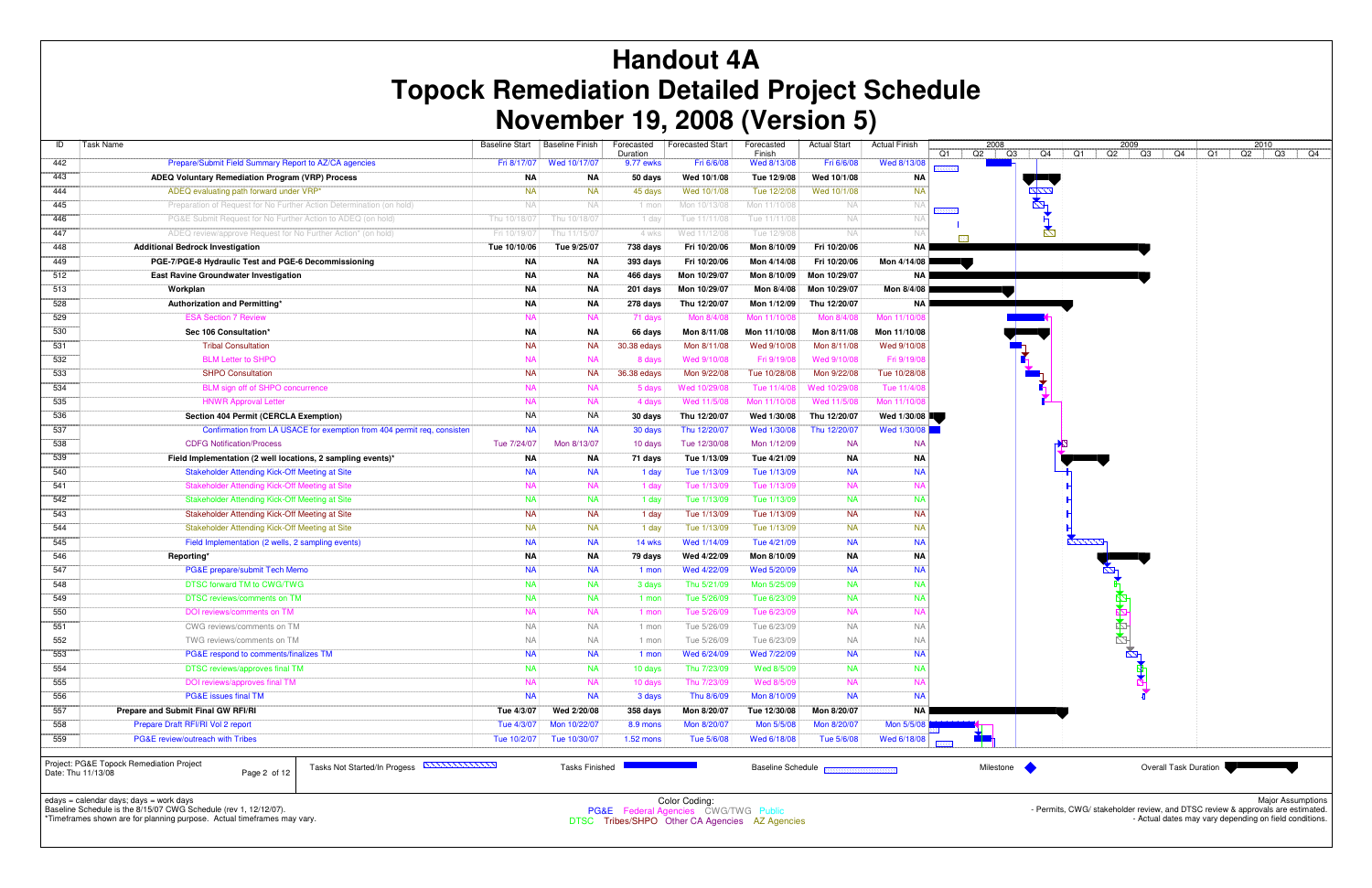| ID  | <b>Task Name</b>                                            | <b>Baseline Start</b> | <b>Baseline Finish</b> | Forecasted<br>Duration | <b>Forecasted Start</b> | Forecasted<br>Finish | <b>Actual Start</b> | <b>Actual Finish</b> | Q1     | Q2 | 2008                       |
|-----|-------------------------------------------------------------|-----------------------|------------------------|------------------------|-------------------------|----------------------|---------------------|----------------------|--------|----|----------------------------|
| 560 | Finalize and submit RFI/RI Vol 2 report to DTSC/DOI         | Wed 10/10/07          | Tue 11/20/07           | 2 wks                  | Thu 6/19/08             | Wed 7/2/08           | Thu 6/19/08         | Wed 7/2/08           | $\Box$ |    |                            |
| 561 | DTSC sends report to CWG/TWG and Tribes for review          | Wed 11/21/07          | Wed 11/21/07           | 3 days                 | Thu 7/3/08              | Mon 7/7/08           | Thu 7/3/08          | Mon 7/7/08           |        |    |                            |
| 562 | <b>CWG/TWG Review and Provide Comments</b>                  | Wed 11/21/07          | Mon 1/21/08            | 2.05 mons              | Wed 7/9/08              | Fri 9/5/08           | Wed 7/9/08          | Fri 9/5/08           |        |    |                            |
| 563 | <b>Tribes Review and Provide Comments</b>                   | Wed 11/21/07          | Mon 1/21/08            | 2.05 mons              | Wed 7/9/08              | Fri 9/5/08           | Wed 7/9/08          | Fri 9/5/08           |        |    |                            |
| 564 | Discuss Preliminary Comments at August 19 TWG               | Wed 12/5/07           | Mon 12/10/07           | 1 day                  | Tue 8/19/08             | Tue 8/19/08          | Tue 8/19/08         | Tue 8/19/08          |        |    |                            |
| 565 | DOI review/provide written comments/directives to PG&E      | Wed 1/2/08            | Thu 1/3/08             | 14.5 wks               | Wed 7/9/08              | Fri 10/17/08         | Wed 7/9/08          | Fri 10/17/08         |        |    |                            |
| 566 | DTSC review/provide written comments/directives to PG&E     | Wed 1/2/08            | Thu 1/3/08             | 3.57 mons              | Wed 7/9/08              | Tue 10/21/08         | Wed 7/9/08          | Tue 10/21/08         |        |    |                            |
| 567 | PG&E prepares/submits response to comments to DTSC/DOI      | Thu 1/3/08            | Thu 1/24/08            | 3 wks                  | Wed 10/22/08            | Tue 11/11/08         | Wed 10/22/08        | Tue 11/11/08         |        |    | ⊡                          |
| 568 | DTSC review/approve response to comments                    | Thu 1/24/08           | Wed 2/20/08            | 4 wks                  | Wed 11/12/08            | Tue 12/9/08          | Wed 11/12/08        | <b>NA</b>            |        |    |                            |
| 569 | DOI review/approve response to comments                     | Thu 1/24/08           | Wed 2/20/08            | 4 wks                  | Wed 11/12/08            | Tue 12/9/08          | Wed 11/12/08        | <b>NA</b>            |        |    |                            |
| 570 | CWG review response to comments                             | Thu 1/24/08           | Wed 2/20/08            | 4 wks                  | Wed 11/12/08            | Tue 12/9/08          | Wed 11/12/08        | <b>NA</b>            |        |    |                            |
| 571 | <b>Coordinate RFI Volume 2 Comments Resolution</b>          | <b>NA</b>             | <b>NA</b>              | 2 wks                  | Tue 11/18/08            | Mon 12/1/08          | <b>NA</b>           | <b>NA</b>            |        |    |                            |
| 572 | <b>Issue Final RFI/RI Vol 2 Report</b>                      | <b>NA</b>             | <b>NA</b>              | 10 days                | Wed 12/10/08            | Tue 12/23/08         | <b>NA</b>           | <b>NA</b>            |        |    |                            |
| 573 | DTSC reviews Final RFI/RI Vol 2 Report                      | <b>NA</b>             | <b>NA</b>              | 5 days                 | Wed 12/24/08            | Tue 12/30/08         | <b>NA</b>           | <b>NA</b>            |        |    |                            |
| 574 | DOI reviews Final RFI/RI Vol 2 Report                       | <b>NA</b>             | <b>NA</b>              | 5 days                 | Wed 12/24/08            | Tue 12/30/08         | <b>NA</b>           | <b>NA</b>            |        |    |                            |
| 575 | DTSC issues approval letter for the RFI/RI Vol 2 Report     | Wed 2/20/08           | Wed 2/20/08            | 0 days                 | Tue 12/30/08            | Tue 12/30/08         | <b>NA</b>           | <b>NA</b>            |        |    |                            |
| 576 | DOI issues approval letter for the RFI/RI Vol 2 Report      | Wed 2/20/08           | Wed 2/20/08            | 0 days                 | Tue 12/30/08            | Tue 12/30/08         | <b>NA</b>           | <b>NA</b>            |        |    |                            |
| 577 | Prepare and Submit GW RFI/RI Addendum                       | <b>NA</b>             | ΝA                     | 157.5 days             | Wed 8/13/08             | Fri 3/20/09          | Wed 8/13/08         | ΝA                   |        |    |                            |
| 578 | Prepare Draft RFI/RI Vol 2 addendum                         | <b>NA</b>             | <b>NA</b>              | 3.1 mons               | Wed 8/13/08             | Tue 11/11/08         | Wed 8/13/08         | Tue 11/11/08         |        |    |                            |
| 579 | PG&E review/outreach with Tribes                            | <b>NA</b>             | <b>NA</b>              | 2 wks                  | Wed 11/12/08            | Tue 11/25/08         | Wed 11/12/08        | <b>NA</b>            |        |    | ▥                          |
| 580 | Finalize and submit RFI/RI Vol 2 addendum to DTSC/DOI       | <b>NA</b>             | <b>NA</b>              | 1.5 wks                | Wed 11/26/08            | Fri 12/5/08          | <b>NA</b>           | <b>NA</b>            |        |    | ١o                         |
| 581 | DTSC sends addendum to CWG/TWG and Tribes for review        | <b>NA</b>             | <b>NA</b>              | 3 days                 | Fri 12/5/08             | Wed 12/10/08         | <b>NA</b>           | <b>NA</b>            |        |    |                            |
| 582 | CWG/TWG review and provide comments                         | <b>NA</b>             | <b>NA</b>              | 30 edays               | Wed 12/10/08            | Fri 1/9/09           | <b>NA</b>           | <b>NA</b>            |        |    |                            |
| 583 | Tribes review and provide comments                          | <b>NA</b>             | <b>NA</b>              | 30 edays               | Wed 12/10/08            | Fri 1/9/09           | <b>NA</b>           | <b>NA</b>            |        |    |                            |
| 584 | <b>DTSC review addendum</b>                                 | <b>NA</b>             | <b>NA</b>              | 30 edays               | Wed 12/10/08            | Fri 1/9/09           | <b>NA</b>           | <b>NA</b>            |        |    |                            |
| 585 | DOI review addendum                                         | <b>NA</b>             | <b>NA</b>              | 30 edays               | Wed 12/10/08            | Fri 1/9/09           | <b>NA</b>           | <b>NA</b>            |        |    |                            |
| 586 | PG&E presents Key Conclusions to CWG/TWG                    | <b>NA</b>             | <b>NA</b>              | 1 day                  | Wed 11/19/08            | Wed 11/19/08         | <b>NA</b>           | <b>NA</b>            |        |    |                            |
| 587 | <b>DTSC outreach with Tribes</b>                            | <b>NA</b>             | <b>NA</b>              | 2 wks                  | Mon 12/15/08            | Fri 12/26/08         | <b>NA</b>           | <b>NA</b>            |        |    |                            |
| 588 | DTSC provide written comments/directives to PG&E            | <b>NA</b>             | <b>NA</b>              | 2 wks                  | Fri 1/9/09              | Fri 1/23/09          | <b>NA</b>           | <b>NA</b>            |        |    |                            |
| 589 | DOI provide written comments/directives to PG&E             | <b>NA</b>             | <b>NA</b>              | 2 wks                  | Fri 1/9/09              | Fri 1/23/09          | <b>NA</b>           | <b>NA</b>            |        |    |                            |
| 590 | PG&E prepares/submits response to comments to DTSC/DOI      | <b>NA</b>             | <b>NA</b>              | 2 wks                  | Fri 1/23/09             | Fri 2/6/09           | <b>NA</b>           | <b>NA</b>            |        |    |                            |
| 591 | DTSC sends response to comments to CWG/TWG                  | <b>NA</b>             | <b>NA</b>              | 3 days                 | Fri 2/6/09              | Wed 2/11/09          | <b>NA</b>           | <b>NA</b>            |        |    |                            |
| 592 | DTSC review response to comments                            | <b>NA</b>             | <b>NA</b>              | 2 wks                  | Fri 2/6/09              | Fri 2/20/09          | <b>NA</b>           | <b>NA</b>            |        |    |                            |
| 593 | DOI review response to comments                             | <b>NA</b>             | <b>NA</b>              | 2 wks                  | Fri 2/6/09              | Fri 2/20/09          | <b>NA</b>           | <b>NA</b>            |        |    |                            |
| 594 | <b>Issue Final RFI/RI Vol 2 Addendum</b>                    | <b>NA</b>             | <b>NA</b>              | 10 days                | Fri 2/20/09             | Fri 3/6/09           | <b>NA</b>           | <b>NA</b>            |        |    |                            |
| 595 | DTSC reviews Final RFI/RI Vol 2 Addendum                    | <b>NA</b>             | <b>NA</b>              | 10 days                | Fri 3/6/09              | Fri 3/20/09          | <b>NA</b>           | <b>NA</b>            |        |    |                            |
| 596 | DOI reviews Final RFI/RI Vol 2 Addendum                     | <b>NA</b>             | <b>NA</b>              | 10 days                | Fri 3/6/09              | Fri 3/20/09          | <b>NA</b>           | <b>NA</b>            |        |    |                            |
| 597 | DTSC review/issue approval letter for RFI/RI Vol 2 Addendum | <b>NA</b>             | <b>NA</b>              | 0 days                 | Fri 3/20/09             | Fri 3/20/09          | <b>NA</b>           | <b>NA</b>            |        |    |                            |
| 598 | DOI review/issue approval letter for RFI/RI Vol 2 Addendum  | <b>NA</b>             | <b>NA</b>              | 0 days                 | Fri 3/20/09             | Fri 3/20/09          | <b>NA</b>           | <b>NA</b>            |        |    |                            |
| 599 | Prepare Final Soil RFI/RI (Vol 3)                           | Sat 7/15/06           | Fri 12/26/08           | 1343.95 days           | Sat 7/15/06             | Tue 8/30/11          | Sat 7/15/06         | <b>NA</b>            |        |    | a katika s                 |
| 600 | Implementation of Off-site Soil Sampling (Part A)           | Sat 7/15/06           | Mon 7/23/07            | 1120.4 days            | Sat 7/15/06             | Thu 10/21/10         | Sat 7/15/06         | NA                   |        |    | and the state of the state |
| 601 | Part A Phase I                                              | ΝA                    | <b>NA</b>              | 736 days               | Sat 7/15/06             | Thu 4/30/09          | Sat 7/15/06         | NA                   |        |    | $\mathbf{1}$<br>.          |

Project: PG&E Topock Remediation ProjectDate: Thu 11/13/08 Page 3 of 12

# **Handout 4A Topock Remediation Detailed Project Schedule November 19, 2008 (Version 5)**

edays = calendar days; days = work days Baseline Schedule is the 8/15/07 CWG Schedule (rev 1, 12/12/07).

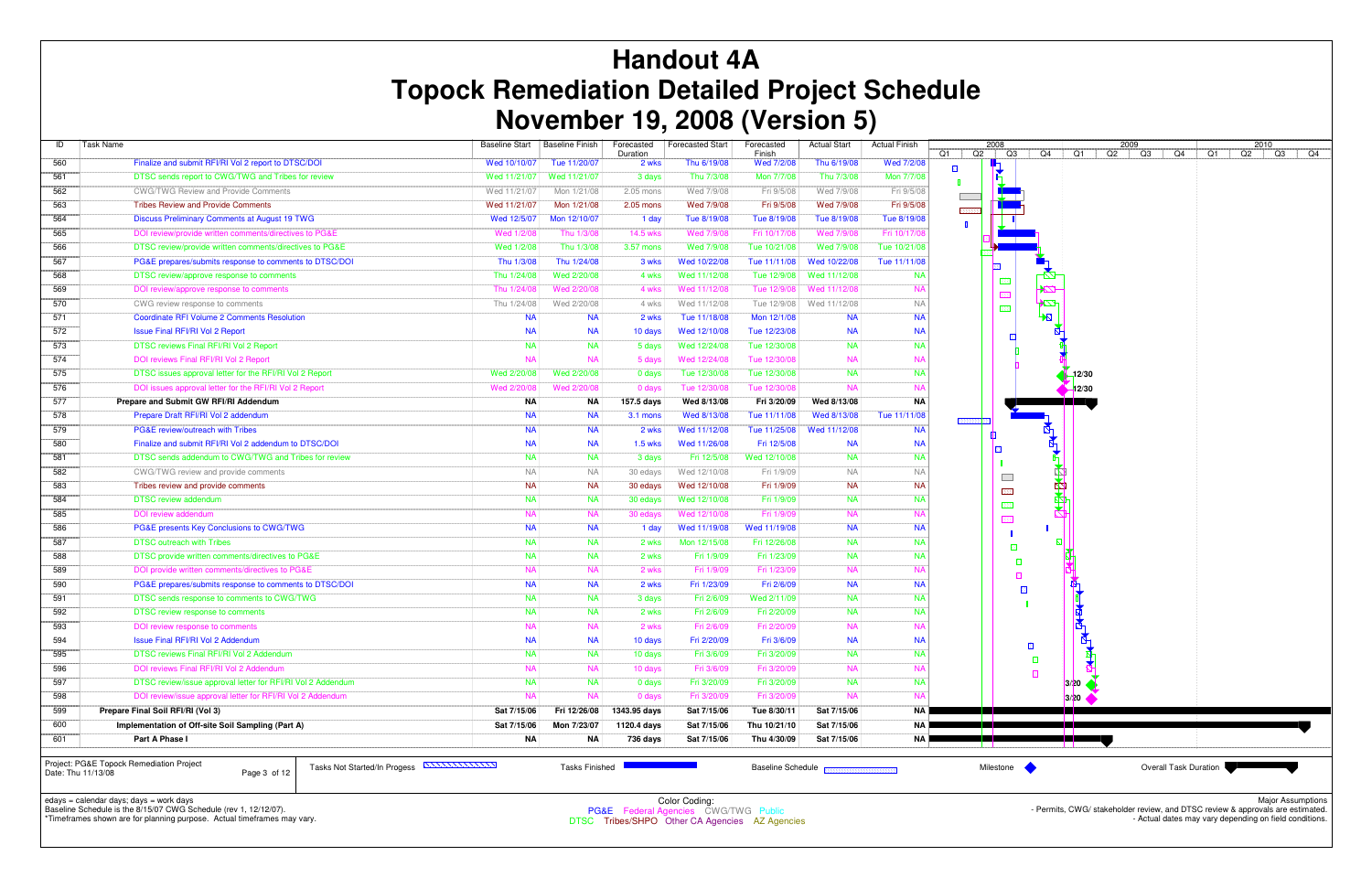| ID  | Task Name                                                      | <b>Baseline Start</b> | <b>Baseline Finish</b> | Forecasted<br>Duration | <b>Forecasted Start</b> | Forecasted<br>Finish | <b>Actual Start</b> | <b>Actual Finish</b> | Q2<br>Q1 | 2008            |
|-----|----------------------------------------------------------------|-----------------------|------------------------|------------------------|-------------------------|----------------------|---------------------|----------------------|----------|-----------------|
| 602 | Workplan                                                       | ΝA                    | NA                     | 311 days               | Sat 7/15/06             | Thu 9/13/07          | Sat 7/15/06         | Thu 9/13/07          |          |                 |
| 628 | Approval Process for Part A Phase I Investigation              | Fri 6/1/07            | Tue 9/25/07            | 269.5 days             | Fri 9/14/07             | Thu 9/25/08          | Fri 9/14/07         | Thu 9/25/08          |          |                 |
| 668 | Part A Phase 1 Field Implementation/Data Gap Evaluation        | <b>NA</b>             | NA                     | 490 days               | Mon 6/18/07             | Thu 4/30/09          | Mon 6/18/07         | <b>NA</b>            |          |                 |
| 669 | Implement Phase I off-site soil investigation*                 | Wed 9/26/07           | Tue 2/19/08            | 95 days                | Thu 8/21/08             | Wed 12/31/08         | Thu 8/21/08         | <b>NA</b>            |          |                 |
| 670 | <b>Stakeholder Attending Site Kick-Off Meeting</b>             | <b>NA</b>             | <b>NA</b>              | 1 day                  | Thu 8/21/08             | Thu 8/21/08          | Thu 8/21/08         | Thu 8/21/08          |          |                 |
| 671 | Stakeholder Attending Kick-Off Meeting at Site                 | <b>NA</b>             | <b>NA</b>              | 1 day                  | Thu 8/21/08             | Thu 8/21/08          | Thu 8/21/08         | Thu 8/21/08          |          |                 |
| 672 | Stakeholder Attending Kick-Off Meeting at Site                 | <b>NA</b>             | <b>NA</b>              | 1 day                  | Thu 8/21/08             | Thu 8/21/08          | Thu 8/21/08         | Thu 8/21/08          |          |                 |
| 673 | Stakeholder Attending Kick-Off Meeting at Site                 | <b>NA</b>             | <b>NA</b>              | 1 day                  | Thu 8/21/08             | Thu 8/21/08          | Thu 8/21/08         | Thu 8/21/08          |          |                 |
| 674 | Stakeholder Attending Kick-Off Meeting at Site                 | <b>NA</b>             | <b>NA</b>              | 1 day                  | Thu 8/21/08             | Thu 8/21/08          | Thu 8/21/08         | Thu 8/21/08          |          |                 |
| 675 | <b>Field Implementation</b>                                    | <b>NA</b>             | <b>NA</b>              | 9 wks                  | Fri 8/22/08             | Thu 10/23/08         | Fri 8/22/08         | Thu 10/23/08         |          |                 |
| 676 | <b>Data Validation/Data Management</b>                         | <b>NA</b>             | <b>NA</b>              | 60 days                | Fri 9/12/08             | Thu 12/4/08          | Fri 9/12/08         | <b>NA</b>            |          |                 |
| 677 | <b>Supplemental Soil Analysis</b>                              | <b>NA</b>             | <b>NA</b>              | 60 days                | Thu 9/25/08             | Wed 12/17/08         | Thu 9/25/08         | <b>NA</b>            |          |                 |
| 678 | Data Validation/Data Management of Supplemental Soil Samples   | <b>NA</b>             | <b>NA</b>              | 60 days                | Thu 10/9/08             | Wed 12/31/08         | Thu 10/9/08         | <b>NA</b>            |          |                 |
| 679 | 2006 Soil and Sediment Data Usability Assessment Tech Memo     | ΝA                    | NA                     | 357 days               | Mon 6/18/07             | Mon 10/27/08         | Mon 6/18/07         | Mon 10/27/08         |          |                 |
| 689 | Soil Screening Levels for Groundwater Protection Tech Memo     | ΝA                    | NA                     | 55 days                | Mon 5/19/08             | Fri 8/1/08           | Mon 5/19/08         | Fri 8/1/08           |          | YT              |
| 691 | <b>Ecological Comparison Values Tech Memos</b>                 | <b>NA</b>             | NA                     | 252 days               | Thu 2/7/08              | Fri 1/23/09          | Thu 2/7/08          | <b>NA</b>            |          |                 |
| 692 | TM No. 3 - Ecological Comparison Values for Inorganics/PAHs    | ΝA                    | NA                     | 196 days               | Thu 2/7/08              | Thu 11/6/08          | Thu 2/7/08          | Thu 11/6/08          |          | a porto de la c |
| 697 | TM No. 4 - Additional Ecological Comparison Values             | ΝA                    | NA                     | 40 days                | Mon 12/1/08             | Fri 1/23/09          | Mon 12/1/08         | <b>NA</b>            |          |                 |
| 698 | Prepare/Submit Tech Memo                                       | <b>NA</b>             | <b>NA</b>              | 30 days                | Mon 12/1/08             | Fri 1/9/09           | Mon 12/1/08         | <b>NA</b>            |          |                 |
| 699 | <b>DTSC review/concur with TM</b>                              | <b>NA</b>             | <b>NA</b>              | 2 wks                  | Mon 1/12/09             | Fri 1/23/09          | <b>NA</b>           | <b>NA</b>            |          |                 |
| 700 | DOI review/concur with TM                                      | <b>NA</b>             | <b>NA</b>              | 2 wks                  | Mon 1/12/09             | Fri 1/23/09          | <b>NA</b>           | <b>NA</b>            |          |                 |
| 701 | Soil Background Data Tech Memo                                 | <b>NA</b>             | NA                     | 42.5 days              | Fri 10/31/08            | Tue 12/30/08         | Fri 10/31/08        | <b>NA</b>            |          |                 |
| 702 | Calculation of Soil Background Data/Prep Tech Memo             | <b>NA</b>             | <b>NA</b>              | 30 days                | Fri 10/31/08            | Thu 12/11/08         | Fri 10/31/08        | <b>NA</b>            |          |                 |
| 703 | DTSC review/concur with TM                                     | <b>NA</b>             | <b>NA</b>              | 2.5 wks                | Fri 12/12/08            | Tue 12/30/08         | <b>NA</b>           | <b>NA</b>            |          |                 |
| 704 | DOI review/concur with TM                                      | <b>NA</b>             | <b>NA</b>              | 2.5 wks                | Fri 12/12/08            | Tue 12/30/08         | <b>NA</b>           | <b>NA</b>            |          |                 |
| 705 | Tribes review/concur with TM                                   | <b>NA</b>             | <b>NA</b>              | 2.5 wks                | Fri 12/12/08            | Tue 12/30/08         | <b>NA</b>           | <b>NA</b>            |          |                 |
| 706 | Part A Phase 1 Data Gap Evaluation                             | <b>NA</b>             | NA                     | 69 days                | Mon 1/26/09             | Thu 4/30/09          | NA                  | <b>NA</b>            |          |                 |
| 707 | <b>Conduct Data Gaps Evaluation/Phase 2 Sampling Plan</b>      | <b>NA</b>             | <b>NA</b>              | 9 wks                  | Mon 1/26/09             | Fri 3/27/09          | <b>NA</b>           | <b>NA</b>            |          |                 |
| 708 | <b>DTSC forward to CWG/TWG/Tribes</b>                          | <b>NA</b>             | NA.                    | 3 days                 | Mon 3/30/09             | Wed 4/1/09           | <b>NA</b>           | <b>NA</b>            |          |                 |
| 709 | DTSC review/concur with Data Gaps Eval TM                      | Thu 4/24/08           | Wed 4/30/08            | 4 wks                  | Thu 4/2/09              | Wed 4/29/09          | <b>NA</b>           | <b>NA</b>            |          |                 |
| 710 | DOI review/concur with Data Gaps Eval TM                       | Thu 4/24/08           | Wed 4/30/08            | 4 wks                  | Thu 4/2/09              | Wed 4/29/09          | <b>NA</b>           | <b>NA</b>            |          | 松野              |
| 711 | Tribes review and comment on Data Gaps Eval TM                 | Thu 4/24/08           | Wed 4/30/08            | 4 wks                  | Thu 4/2/09              | Wed 4/29/09          | <b>NA</b>           | <b>NA</b>            |          | i post          |
| 712 | Agency/Tribes/PG&E meet to discuss comments                    | Thu 5/1/08            | Thu 5/1/08             | 1 day                  | Thu 4/30/09             | Thu 4/30/09          | <b>NA</b>           | <b>NA</b>            |          |                 |
| 713 | Part A Phase II                                                | <b>NA</b>             | ΝA                     | 385.4 days             | Thu 4/30/09             | Thu 10/21/10         | ΝA                  | <b>NA</b>            |          |                 |
| 714 | Prepare Part A Phase II Work Plan (incl. staking of locations) | NA                    | <b>NA</b>              | 3 mons                 | Thu 4/30/09             | Mon 7/27/09          | <b>NA</b>           | <b>NA</b>            |          |                 |
| 715 | DTSC send Part A Phase II Workplan to CWG/TWG                  | <b>NA</b>             | <b>NA</b>              | 3 days                 | Tue 7/28/09             | Thu 7/30/09          | <b>NA</b>           | <b>NA</b>            |          |                 |
| 716 | CWG/TWG review and comment                                     | <b>NA</b>             | <b>NA</b>              | 30 edays               | Thu 7/30/09             | Sat 8/29/09          | <b>NA</b>           | <b>NA</b>            |          |                 |
| 717 | <b>DTSC review and comment</b>                                 | <b>NA</b>             | <b>NA</b>              | 30 edays               | Thu 7/30/09             | Sat 8/29/09          | <b>NA</b>           | <b>NA</b>            |          |                 |
| 718 | DOI review and comment                                         | <b>NA</b>             | <b>NA</b>              | 30 edays               | Thu 7/30/09             | Sat 8/29/09          | <b>NA</b>           | <b>NA</b>            |          |                 |
| 719 | PG&E respond to comments                                       | <b>NA</b>             | <b>NA</b>              | 10 days                | Mon 8/31/09             | Fri 9/11/09          | <b>NA</b>           | <b>NA</b>            |          |                 |
| 720 | DTSC review response to comments                               | <b>NA</b>             | <b>NA</b>              | 30 edays               | Fri 9/11/09             | Sun 10/11/09         | <b>NA</b>           | <b>NA</b>            |          |                 |
| 721 | DOI review response to comments                                | <b>NA</b>             | <b>NA</b>              | 30 edays               | Fri 9/11/09             | Sun 10/11/09         | <b>NA</b>           | <b>NA</b>            |          |                 |

Project: PG&E Topock Remediation ProjectDate: Thu 11/13/08 Page 4 of 12

# **Handout 4A Topock Remediation Detailed Project Schedule November 19, 2008 (Version 5)**

edays = calendar days; days = work days Baseline Schedule is the 8/15/07 CWG Schedule (rev 1, 12/12/07).



\*Timeframes shown are for planning purpose. Actual timeframes may vary.



DTSC Tribes/SHPO Other CA Agencies AZ Agencies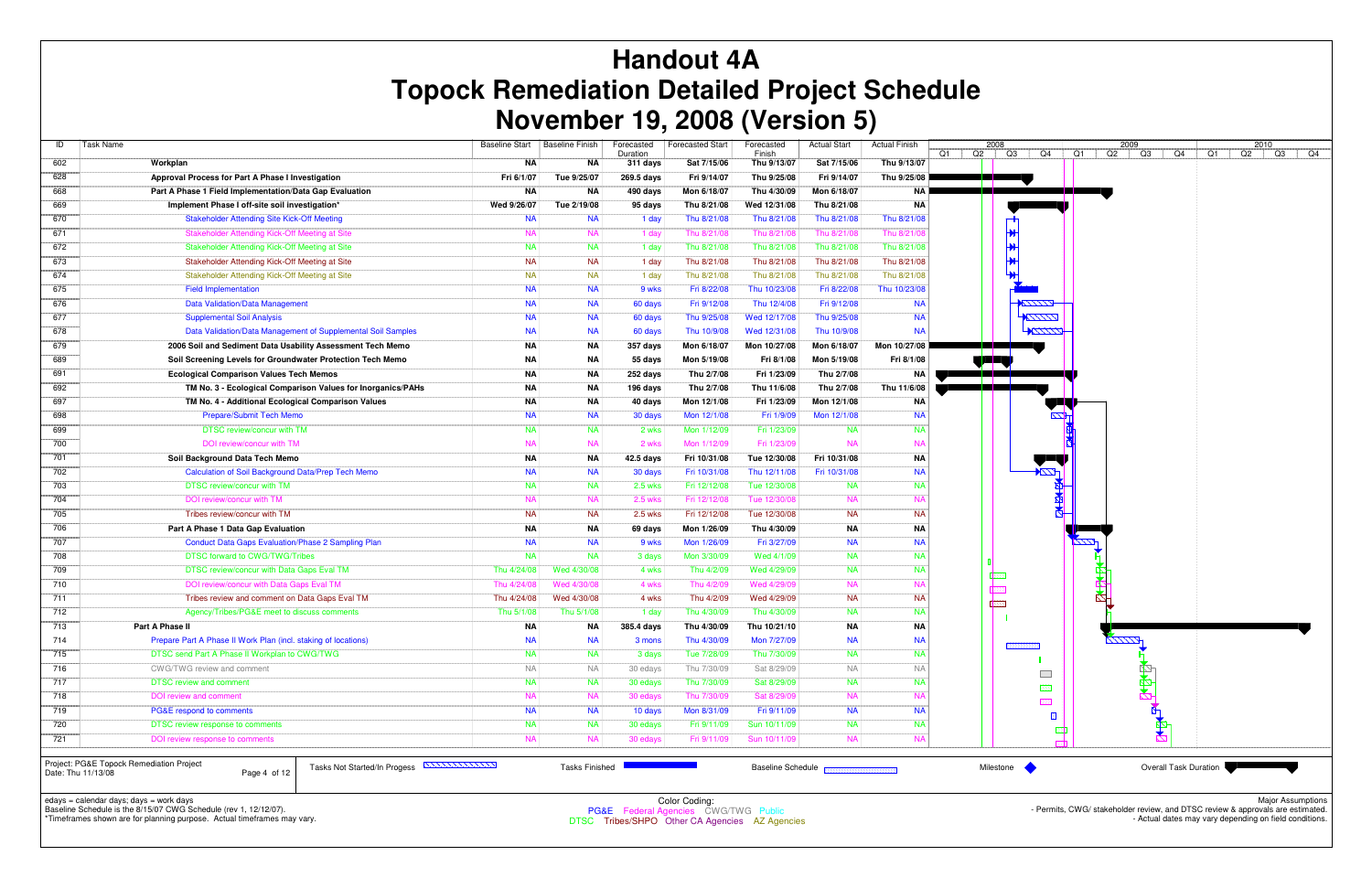| ID  | <b>Task Name</b>                                                           | <b>Baseline Start</b> | <b>Baseline Finish</b> | Forecasted<br>Duration | <b>Forecasted Start</b> | Forecasted<br>Finish | <b>Actual Start</b> | <b>Actual Finish</b> | 2008<br>Q2<br>Q1 |
|-----|----------------------------------------------------------------------------|-----------------------|------------------------|------------------------|-------------------------|----------------------|---------------------|----------------------|------------------|
| 722 | DTSC send Part A Phase II approval letter to PG&E                          | <b>NA</b>             | <b>NA</b>              | 0 days                 | Mon 10/12/09            | Mon 10/12/09         | <b>NA</b>           | <b>NA</b>            |                  |
| 723 | Prepare/submit a Request for Approval to Implement Phase II Investigation  | <b>NA</b>             | <b>NA</b>              | 10 days                | Tue 10/13/09            | Mon 10/26/09         | <b>NA</b>           | <b>NA</b>            |                  |
| 724 | Approval Process for Phase II Investigation                                | ΝA                    | <b>NA</b>              | 81 days                | Mon 10/26/09            | Tue 2/16/10          | ΝA                  | <b>NA</b>            |                  |
| 725 | Tribal Consultation*                                                       | <b>NA</b>             | <b>NA</b>              | 60 edays               | Mon 10/26/09            | Fri 12/25/09         | <b>NA</b>           | <b>NA</b>            |                  |
| 726 | <b>BLM send Addendum to SHPO</b>                                           | <b>NA</b>             | <b>NA</b>              | 7 days                 | Mon 12/28/09            | Tue 1/5/10           | <b>NA</b>           | <b>NA</b>            |                  |
| 727 | <b>SHPO Review</b>                                                         | <b>NA</b>             | <b>NA</b>              | 30 edays               | Tue 1/5/10              | Thu 2/4/10           | <b>NA</b>           | <b>NA</b>            |                  |
| 728 | BLM signs off on SHPO concurrence                                          | <b>NA</b>             | <b>NA</b>              | 3 days                 | Fri 2/5/10              | Tue 2/9/10           | <b>NA</b>           | <b>NA</b>            |                  |
| 729 | <b>DOI</b> approval                                                        | <b>NA</b>             | <b>NA</b>              | 5 days                 | Wed 2/10/10             | Tue 2/16/10          | <b>NA</b>           | <b>NA</b>            |                  |
| 730 | Part A Phase II Field Implementation/Data Reporting                        | ΝA                    | ΝA                     | 154.4 days             | Fri 3/19/10             | Thu 10/21/10         | ΝA                  | <b>NA</b>            |                  |
| 731 | <b>Stakeholder Attending Kick-Off Meeting at Site</b>                      | <b>NA</b>             | <b>NA</b>              | 1 day                  | Fri 3/19/10             | Fri 3/19/10          | <b>NA</b>           | <b>NA</b>            |                  |
| 732 | Stakeholder Attending Kick-Off Meeting at Site                             | <b>NA</b>             | <b>NA</b>              | 1 day                  | Fri 3/19/10             | Fri 3/19/10          | <b>NA</b>           | <b>NA</b>            |                  |
| 733 | Stakeholder Attending Kick-Off Meeting at Site                             | <b>NA</b>             | <b>NA</b>              | 1 day                  | Fri 3/19/10             | Fri 3/19/10          | <b>NA</b>           | <b>NA</b>            |                  |
| 734 | Stakeholder Attending Kick-Off Meeting at Site                             | <b>NA</b>             | <b>NA</b>              | 1 day                  | Fri 3/19/10             | Fri 3/19/10          | <b>NA</b>           | <b>NA</b>            |                  |
| 735 | Stakeholder Attending Kick-Off Meeting at Site                             | <b>NA</b>             | <b>NA</b>              | 1 day                  | Fri 3/19/10             | Fri 3/19/10          | <b>NA</b>           | <b>NA</b>            |                  |
| 736 | Implement Phase II off-site soil investigation*                            | <b>NA</b>             | <b>NA</b>              | 1.9 mons               | Mon 3/22/10             | Fri 5/14/10          | <b>NA</b>           | <b>NA</b>            |                  |
| 737 | Prepare/submit TM (data tables/figures) to describe distribution of COPC's | <b>NA</b>             | <b>NA</b>              | 12 wks                 | Fri 5/14/10             | Fri 8/6/10           | <b>NA</b>           | <b>NA</b>            |                  |
| 738 | DTSC forward to CWG/TWG/Tribes                                             | <b>NA</b>             | <b>NA</b>              | 3 days                 | Fri 8/6/10              | Wed 8/11/10          | <b>NA</b>           | <b>NA</b>            |                  |
| 739 | PG&E presents to TWG/CWG                                                   | <b>NA</b>             | <b>NA</b>              | 2 days                 | Wed 8/11/10             | Fri 8/13/10          | <b>NA</b>           | <b>NA</b>            |                  |
| 740 | DTSC review and comment on TM (data tables/figures)                        | <b>NA</b>             | <b>NA</b>              | $1.5$ mons             | Wed 8/11/10             | Fri 9/24/10          | <b>NA</b>           | <b>NA</b>            |                  |
| 741 | DOI review and comments on TM (data tables/figures)                        | <b>NA</b>             | <b>NA</b>              | $1.5$ mons             | Wed 8/11/10             | Fri 9/24/10          | <b>NA</b>           | <b>NA</b>            |                  |
| 742 | FMIT/CRIT/Hualapai/Chemuevi/Tribes review and comment on TM                | <b>NA</b>             | <b>NA</b>              | $1.5$ mons             | Wed 8/11/10             | Fri 9/24/10          | <b>NA</b>           | <b>NA</b>            |                  |
| 743 | Agency/Tribes/PG&E meet to discuss comments                                | <b>NA</b>             | <b>NA</b>              | 1 day                  | Fri 10/1/10             | Mon 10/4/10          | <b>NA</b>           | <b>NA</b>            |                  |
| 744 | Prepare/submit response to comments                                        | Fri 5/2/08            | Tue 5/13/08            | 10 days                | Mon 10/4/10             | Mon 10/18/10         | <b>NA</b>           | <b>NA</b>            |                  |
| 745 | DTSC forward response to comments to CWG/TWG                               | <b>NA</b>             | <b>NA</b>              | 3 days                 | Mon 10/18/10            | Thu 10/21/10         | <b>NA</b>           | <b>NA</b>            |                  |
| 746 | Implementation of On-site Soil Sampling (Part B)                           | Wed 12/6/06           | Tue 1/29/08            | 742.5 days             | Wed 12/6/06             | Thu 10/1/09          | Wed 12/6/06         | <b>NA</b>            |                  |
| 747 | <b>Work Plan</b>                                                           | ΝA                    | ΝA                     | 520 days               | Wed 12/6/06             | Mon 11/24/08         | Wed 12/6/06         | <b>NA</b>            | an an an S       |
| 748 | <b>Submit Part B Work Plan Assumptions</b>                                 | Wed 12/6/06           | Wed 12/6/06            | 1 day                  | Wed 12/6/06             | Wed 12/6/06          | Wed 12/6/06         | Wed 12/6/06          |                  |
| 749 | <b>DTSC review of Part B Assumptions</b>                                   | Thu 12/7/06           | Fri 1/19/07            | 62 days                | Thu 12/7/06             | Mon 2/26/07          | Thu 12/7/06         | Mon 2/26/07          |                  |
| 750 | DOI review of Part B Assumptions                                           | Thu 12/7/06           | Fri 1/19/07            | 62 days                | Thu 12/7/06             | Mon 2/26/07          | Thu 12/7/06         | Mon 2/26/0           |                  |
| 751 | DTSC set up a conference call to discuss Part B Assumptions                | <b>NA</b>             | <b>NA</b>              | 1 day                  | Tue 2/27/07             | Tue 2/27/07          | Tue 2/27/07         | Tue 2/27/07          |                  |
| 752 | Prepare/submit annotated DQO outlines for Part B (and A)                   | <b>NA</b>             | <b>NA</b>              | 16 days                | Tue 3/13/07             | Tue 4/3/07           | Tue 3/13/07         | Tue 4/3/07           |                  |
| 753 | DTSC/DOI/PG&E discuss annotated DQO outlines and Soil Work Plan issues     | Mon 4/2/07            | Wed 4/4/07             | 1 day                  | Wed 4/4/07              | Wed 4/4/07           | Wed 4/4/07          | Wed 4/4/07           |                  |
|     |                                                                            |                       |                        | 1 day                  | Wed 5/23/07             | Wed 5/23/07          | Wed 5/23/07         | Wed 5/23/07          |                  |
| 754 | DTSC issue comments on Part B DQO outline                                  | <b>NA</b>             | <b>NA</b>              |                        |                         |                      |                     |                      |                  |
| 755 | DOI issue comments on Part B DQO outline                                   | <b>NA</b>             | <b>NA</b>              | 1 day                  | Wed 5/23/07             | Wed 5/23/07          | Wed 5/23/07         | Wed 5/23/0           |                  |
| 756 | Conference call to clarify comments on Part B DQO outline                  | <b>NA</b>             | <b>NA</b>              | 1 day                  | Wed 8/29/07             | Wed 8/29/07          | Wed 8/29/07         | Wed 8/29/07          |                  |
| 757 | Prepare/submit Draft Part B Work Plan                                      | Sat 1/20/07           | Thu 4/12/07            | 79 days                | Wed 8/29/07             | Fri 12/14/07         | Wed 8/29/07         | Fri 12/14/07         |                  |
| 758 | DTSC send Draft Part B Work Plan to CWG for review                         | Fri 4/13/07           | Fri 4/13/07            | 3 days                 | Mon 12/17/07            | Wed 12/19/07         | Mon 12/17/07        | Wed 12/19/07         |                  |
| 759 | DTSC review/combine comments and provide to PG&E                           | Fri 4/13/07           | Wed 5/23/07            | 73 days                | Mon 12/17/07            | Wed 3/26/08          | Mon 12/17/07        | Wed 3/26/08          |                  |
| 760 | DOI review and provide comments to DTSC                                    | Fri 4/13/07           | Wed 5/23/07            | 67 days                | Mon 12/17/07            | Tue 3/18/08          | Mon 12/17/07        | Tue 3/18/08          |                  |
| 761 | Tribes review Draft Part B Work Plan                                       | Fri 4/13/07           | Wed 5/23/07            | 34 edays               | Thu 12/20/07            | Wed 1/23/08          | Thu 12/20/07        | Wed 1/23/08          |                  |
| 762 | CWG review and send comments to DTSC/DOI                                   | Fri 4/13/07           | Wed 5/23/07            | 30 edays               | Wed 12/19/07            | Fri 1/18/08          | Wed 12/19/07        | Fri 1/18/08          |                  |

Project: PG&E Topock Remediation ProjectDate: Thu 11/13/08 Page 5 of 12

# **Handout 4A Topock Remediation Detailed Project Schedule November 19, 2008 (Version 5)**

edays = calendar days; days = work days Baseline Schedule is the 8/15/07 CWG Schedule (rev 1, 12/12/07).

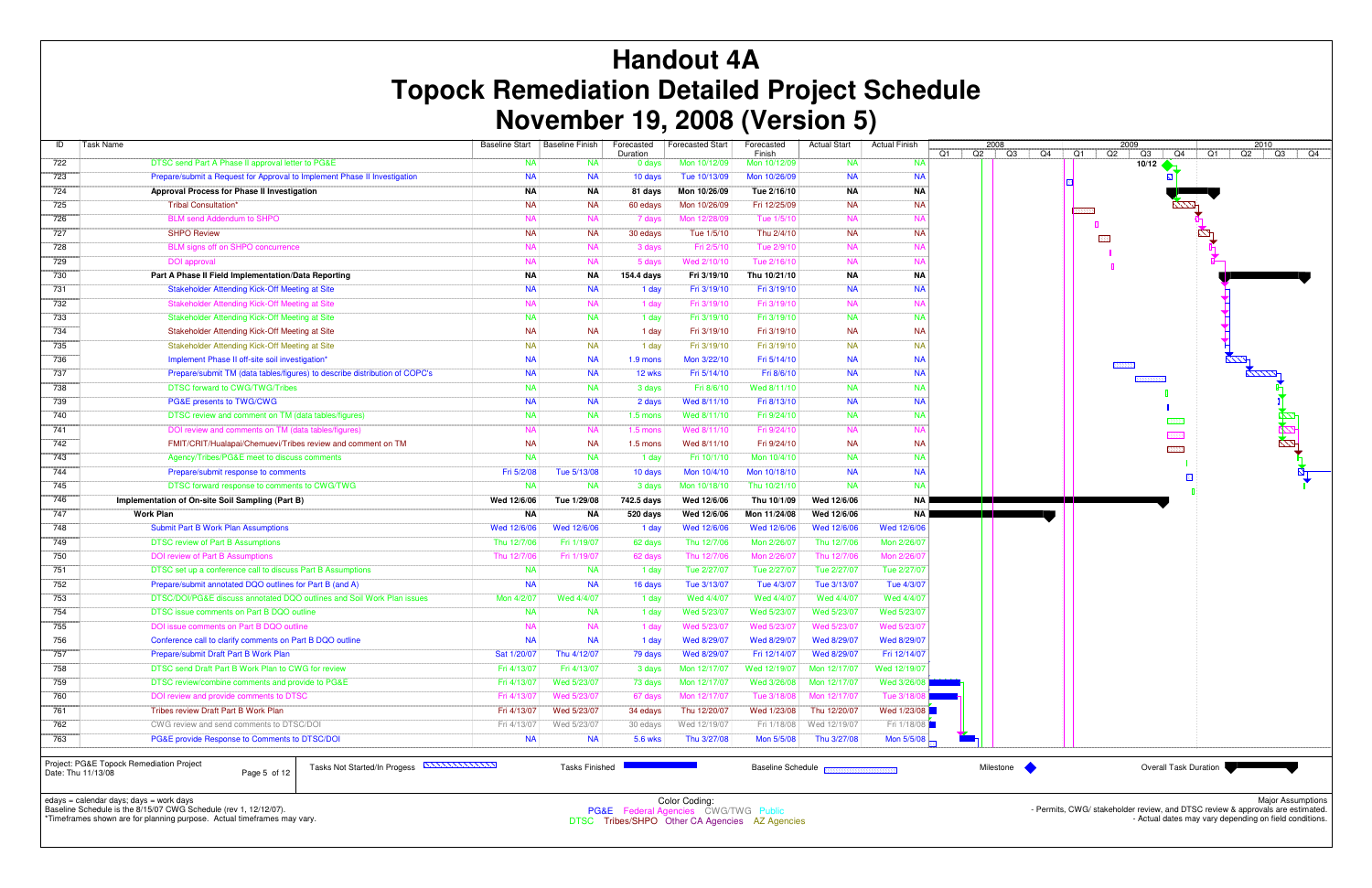| ID                 | Task Name                                                                                                                   |                        | Baseline Start   Baseline Finish | Forecasted          | <b>Forecasted Start</b>    | Forecasted                | <b>Actual Start</b>                    | <b>Actual Finish</b>      |     |   | 2008<br>$Q2$ $Q3$ $\vert$<br>Q4 |      | 2009<br>$Q2$ $Q3$ | Q4                           | Q1 |
|--------------------|-----------------------------------------------------------------------------------------------------------------------------|------------------------|----------------------------------|---------------------|----------------------------|---------------------------|----------------------------------------|---------------------------|-----|---|---------------------------------|------|-------------------|------------------------------|----|
| 764                | Discuss Key Issues with Comments and Overall Framework for Response (May 7                                                  | <b>NA</b>              | <b>NA</b>                        | Duration<br>1 day   | Wed 5/7/08                 | Finish<br>Wed 5/7/08      | Wed 5/7/08                             | Wed 5/7/08                | Q1  |   |                                 | $Q1$ |                   |                              |    |
| 765                | <b>RCRA/CERCLA meeting)</b><br>Discussion with DTSC/DOI on phasing of finalization/implementation of Part B                 | <b>NA</b>              | <b>NA</b>                        | 85 days             | Thu 5/8/08                 | Wed 9/3/08                | Thu 5/8/08                             | Wed 9/3/08                |     |   |                                 |      |                   |                              |    |
| 766                | PG&E submits letter of intent to phase onsite soil sampling (Part B)                                                        | <b>NA</b>              | <b>NA</b>                        | 1 day               | Thu 7/17/08                | Thu 7/17/08               | Thu 7/17/08                            | Thu 7/17/08               |     |   |                                 |      |                   |                              |    |
| 767                | PG&E submits Part B Phase 1 proposal                                                                                        | <b>NA</b>              | <b>NA</b>                        | 1 day               | Tue 9/30/08                | Tue 9/30/08               | Tue 9/30/08                            | Tue 9/30/08               |     |   |                                 |      |                   |                              |    |
| 768                | DTSC reviews/provides comments to PG&E                                                                                      | <b>NA</b>              | <b>NA</b>                        | 39 days             | Wed 10/1/08                | Mon 11/24/08              | Wed 10/1/08                            | -na                       |     |   | $\frac{1}{2}$                   |      |                   |                              |    |
| 769                | DOI reviews/provides comments to PG&E                                                                                       | <b>NA</b>              | <b>NA</b>                        | 39 days             | Wed 10/1/08                | Mon 11/24/08              | Wed 10/1/08                            | <b>NA</b>                 |     |   | <b>K</b> ZZZ                    |      |                   |                              |    |
| 770                | DTSC/DOI review Response to Comments (on hold)                                                                              | NA.                    | NA.                              | 2 wks               | Tue 5/6/08                 | Mon 5/19/08               | Tue 5/6/08                             | <b>NA</b>                 |     |   |                                 |      |                   |                              |    |
| 771                | Part B Response to Comments Resolution Meetings (on hold)                                                                   | NA.                    | NA.                              | 1 wk                | Tue 5/20/08                | Mon 5/26/08               | <b>NA</b>                              | <b>NA</b>                 |     |   |                                 |      |                   |                              |    |
| 772                | Prepare/submit Final Part B Work Plan (on hold)                                                                             | Thu 5/24/07            | Wed 7/25/07                      | 60 days             | Tue 5/27/08                | Mon 8/18/08               | <b>NA</b>                              | <b>NA</b>                 |     |   |                                 |      |                   |                              |    |
| 773                | DTSC review Final Part B Work Plan (on hold)                                                                                | NA.                    | NA.                              | 1 mor               | Tue 8/19/08                | Tue 9/16/08               | NA.                                    | N A                       |     |   |                                 |      |                   |                              |    |
| 774                | DOI review and comment on Final Part B Work Plan (on hold)                                                                  | Thu 7/26/07            | Thu 8/23/07                      | 1 mor               | Tue 8/19/08                | Tue 9/16/08               | <b>NA</b>                              | <b>NA</b>                 | -83 |   |                                 |      |                   |                              |    |
| 775                | DTSC conditionally approve Part B Work Plan (on hold)                                                                       | Thu 8/23/07            | Thu 8/23/07                      | 1 day               | Wed 9/17/08                | Wed 9/17/08               | NA                                     | <b>NA</b>                 | 图   |   |                                 |      |                   |                              |    |
| 776                | Prepare/submit a request for approval to implement Part B Work Plan (on hold)                                               | Thu 11/8/07            | Thu 11/8/07                      | 2 wks               | Thu 9/18/08                | Wed 10/1/08               | <b>NA</b>                              | NA                        |     | n |                                 |      |                   |                              |    |
| 777                | Approval Process for On-Site Sampling* (on hold)                                                                            | Fri 6/1/07             | Tue 9/25/07                      | 74 days             | Wed 10/1/08                | Tue 1/13/09               | <b>NA</b>                              | <b>NA</b>                 |     |   |                                 |      |                   |                              |    |
| 783                | Part B Field Implementation/Data Reporting (on hold)                                                                        | <b>NA</b>              | <b>NA</b>                        | 186.5 days          | Wed 1/14/09                | Thu 10/1/09               | <b>NA</b>                              | <b>NA</b>                 |     |   |                                 |      |                   |                              |    |
| 801                | Prepare and Submit Final Soil RFI/RI                                                                                        | Mon 4/14/08            | Tue 11/4/08                      | 226.55 days         | Mon 10/18/10               | Tue 8/30/11               | NA                                     | NA                        |     |   |                                 |      |                   |                              |    |
| 822                | <b>ADEQ Topock Groundwater Study</b>                                                                                        | <b>NA</b>              | ΝA                               | 475 days            | Thu 11/18/04               | Wed 8/23/06               | Thu 11/18/04                           | Wed 8/23/06               |     |   |                                 |      |                   |                              |    |
| 826                | <b>CORRECTIVE MEASURES/REMEDIAL ALTERNATIVE DEVELOPMENT</b>                                                                 | Mon 3/15/04            | Fri 4/17/09                      | 1527 days           | Mon 3/29/04                | Thu 12/31/09              | Mon 3/29/04                            | <b>NA</b>                 |     |   |                                 |      |                   |                              |    |
| 827                | <b>Supplemental Field Studies</b>                                                                                           | Mon 3/29/04            | Mon 1/30/06                      | 1527 days           | Mon 3/29/04                | Thu 12/31/09              | Mon 3/29/04                            | NA I                      |     |   |                                 |      |                   |                              |    |
| 828                | Aerobic/Anaerobic Core Testing                                                                                              | Mon 3/29/04            | Thu 2/10/05                      | 1115 days           | Mon 3/29/04                | Tue 6/3/08                | Mon 3/29/04                            | Tue 6/3/08                |     |   |                                 |      |                   |                              |    |
| 843                | Geotechnical studies for physical barrier                                                                                   | Mon 3/29/04            | Wed 9/22/04                      | 213 days            | Mon 3/29/04                | Fri 1/14/05               | Mon 3/29/04                            | Fri 1/14/05               |     |   |                                 |      |                   |                              |    |
| 852                | <b>Seismic Survey</b>                                                                                                       | Thu 10/28/04           | Thu 12/2/04                      | 62 days             | Thu 10/28/04               | Wed 1/19/05               | Thu 10/28/04                           | Wed 1/19/05               |     |   |                                 |      |                   |                              |    |
| 854                | <b>Groundwater Background Study</b>                                                                                         | Mon 3/15/04            | Tue 6/20/06                      | 1063 days           | Thu 11/18/04               | Fri 11/14/08              | Thu 11/18/04                           | NA                        |     |   |                                 |      |                   |                              |    |
| 855                | Steps 1 and 2 - Field Implementation and Reporting                                                                          | Thu 11/18/04           | Thu 4/6/06                       | 410 days            | Thu 11/18/04               | Fri 5/26/06               | Thu 11/18/04                           | Fri 5/26/06               |     |   |                                 |      |                   |                              |    |
| 866                | Steps 3 and 4 - Groundwater Background Study Report                                                                         | Mon 5/29/06            | Thu 3/8/07                       | 573 days            | Thu 9/14/06                | Fri 11/14/08              | Thu 9/14/06                            | NA                        |     |   |                                 |      |                   |                              |    |
| 867                | Submit TM Outlining Approach to Calculating Background Values                                                               | <b>NA</b>              | <b>NA</b>                        | 1 day               | Thu 9/14/06                | Thu 9/14/06               | Thu 9/14/06                            | Thu 9/14/06               |     |   |                                 |      |                   |                              |    |
| 868                | DTSC review/direct PG&E to proceed w/ Background Study Report                                                               | <b>NA</b>              | <b>NA</b>                        | 7.7 wks             | Fri 9/15/06                | Wed 11/8/06               | Fri 9/15/06                            | Wed 11/8/06               |     |   |                                 |      |                   |                              |    |
| 869                | Prepare/submit Background Study Report to DTSC/DOI                                                                          | <b>NA</b>              | <b>NA</b>                        | 12 wks              | Thu 11/9/06                | Thu 1/25/07               | Thu 11/9/06                            | Thu 1/25/07               |     |   |                                 |      |                   |                              |    |
| 870                | Present prelim background values to CWG/TWG in Dec mtgs                                                                     | <b>NA</b>              | <b>NA</b>                        | 2 days              | Thu 12/21/06               | Fri 12/22/06              | Thu 12/21/06                           | Fri 12/22/06              |     |   |                                 |      |                   |                              |    |
| 871                | DTSC send Background Study Report to CWG/TWG for review                                                                     | <b>NA</b>              | <b>NA</b>                        | 3 days              | Fri 1/26/07                | Tue 1/30/07               | Fri 1/26/07                            | Tue 1/30/07               |     |   |                                 |      |                   |                              |    |
| 872                | FMIT review and comment                                                                                                     | <b>NA</b>              | <b>NA</b>                        | 23 days             | Wed 1/31/07                | Fri 3/2/07                | Wed 1/31/07                            | Fri 3/2/07                |     |   |                                 |      |                   |                              |    |
| 873                | DTSC prelim review and comment (request additional figures/tables)                                                          | NA                     | <b>NA</b>                        | 13 days             | Wed 1/31/07                | Fri 2/16/07               | Wed 1/31/07                            | Fri 2/16/07               |     |   |                                 |      |                   |                              |    |
| 874                | DOI review and comment (USGS 2/28/07 memo)                                                                                  | <b>NA</b>              | <b>NA</b>                        | 21 days             | Wed 1/31/07                | Wed 2/28/07               | Wed 1/31/07                            | Wed 2/28/0                |     |   |                                 |      |                   |                              |    |
| 875                | DTSC/USGS/PG&E discuss prelim comments at Feb TWG mtg                                                                       | <b>NA</b>              | <b>NA</b>                        | 1 day               | Wed 2/21/07                | Wed 2/21/07               | Wed 2/21/07                            | Wed 2/21/07               |     |   |                                 |      |                   |                              |    |
| 876                | DTSC/USGS/PG&E discuss follow-up tech issues from Feb TWG mtg<br>Prepare/submit additional figures/tables requested by DTSC | <b>NA</b><br><b>NA</b> | <b>NA</b><br><b>NA</b>           | 1 day               | Mon 2/26/07<br>Mon 2/19/07 | Mon 2/26/07<br>Thu 3/1/07 | Mon 2/26/07<br>Mon 2/19/07             | Mon 2/26/07<br>Thu 3/1/07 |     |   |                                 |      |                   |                              |    |
| 877                |                                                                                                                             |                        | <b>NA</b>                        | 9 days<br>198 days  | Fri 3/2/07                 | Fri 11/30/07              | Fri 3/2/07                             | Fri 11/30/07              |     |   |                                 |      |                   |                              |    |
| 878                | DTSC review and provide comments/direction<br><b>DOI</b> review/comment                                                     | <b>NA</b><br><b>NA</b> | <b>NA</b>                        |                     | Fri 3/2/07                 | Thu 12/20/07              | Fri 3/2/07                             | Thu 12/20/0               |     |   |                                 |      |                   |                              |    |
| 879<br>880         | PG&E revise Background Study Report                                                                                         | Fri 4/6/07             | Thu 5/17/07                      | 212 days<br>6.2 wks | Mon 12/3/07                | Mon 1/14/08               | Mon 12/3/07                            | Mon 1/14/08               |     |   |                                 |      |                   |                              |    |
| 881                | PG&E submit additional outlier evaluation requested by DTSC                                                                 | <b>NA</b>              | <b>NA</b>                        | 1 day               | Tue 1/29/08                | Tue 1/29/08               | Tue 1/29/08                            | Tue 1/29/08               |     |   |                                 |      |                   |                              |    |
| 882                | DTSC review/comment on Revised Background Study Report                                                                      | <b>NA</b>              | <b>NA</b>                        | 6.8 wks             | Tue 1/15/08                | Fri 2/29/08               | Tue 1/15/08                            | Fri 2/29/08               |     |   |                                 |      |                   |                              |    |
| 883                | DOI review/comment on Revised Background Study Report                                                                       | <b>NA</b>              | <b>NA</b>                        | 21.8 wks            | Tue 1/15/08                | Fri 6/13/08               | Tue 1/15/08                            | Fri 6/13/0                |     |   |                                 |      |                   |                              |    |
|                    |                                                                                                                             |                        |                                  |                     |                            |                           |                                        |                           |     |   |                                 |      |                   |                              |    |
| Date: Thu 11/13/08 | Project: PG&E Topock Remediation Project<br>Tasks Not Started/In Progess <b>ANNITION</b><br>Page 6 of 12                    |                        | <b>Tasks Finished</b>            |                     |                            |                           | <b>Baseline Schedule EXPRESSERVISH</b> |                           |     |   | Milestone                       |      |                   | <b>Overall Task Duration</b> |    |

# **Handout 4A Topock Remediation Detailed Project Schedule November 19, 2008 (Version 5)**

edays = calendar days; days = work days Baseline Schedule is the 8/15/07 CWG Schedule (rev 1, 12/12/07).

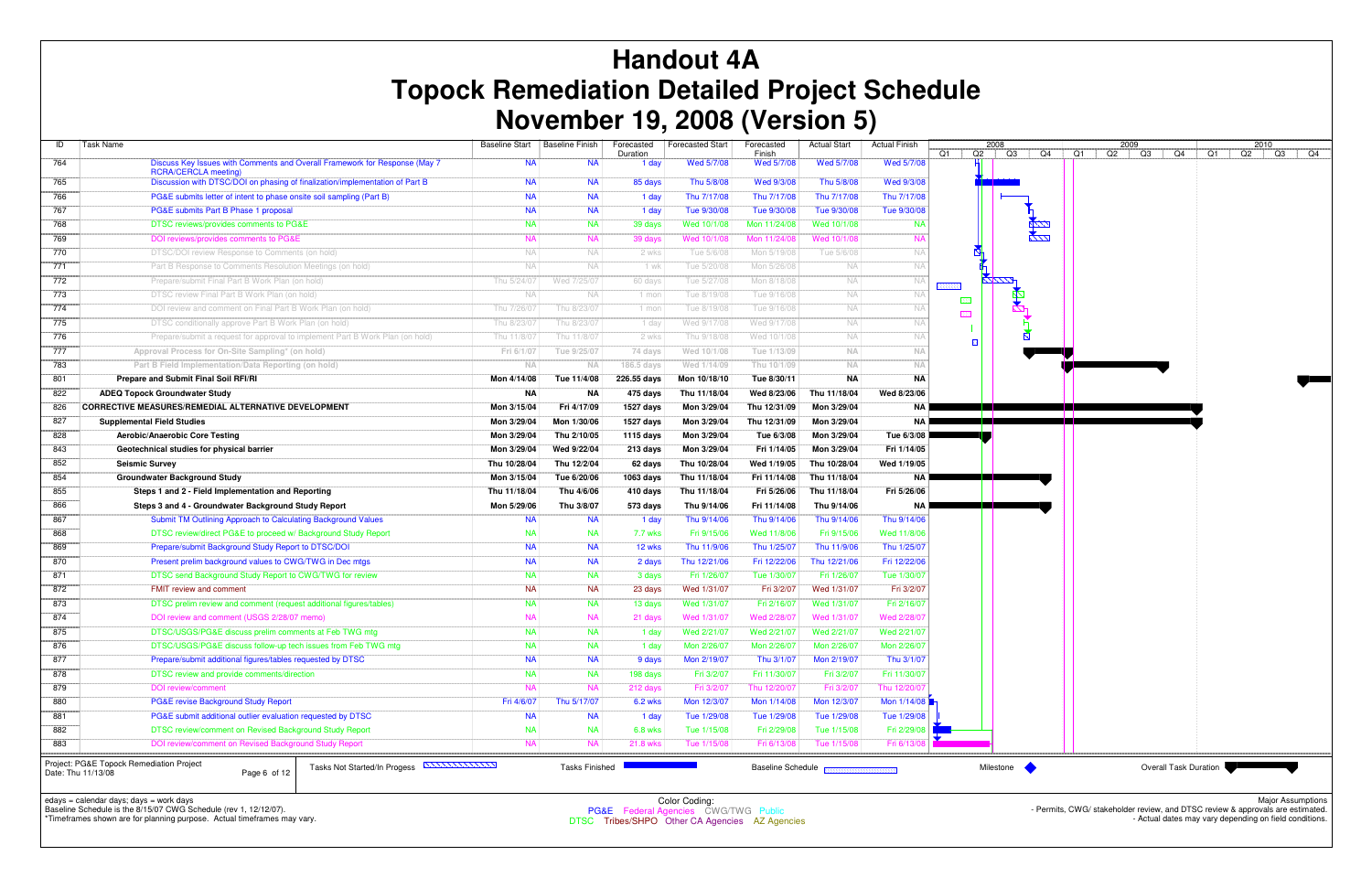| ID                 | <b>Task Name</b>                                                                                 | <b>Baseline Start</b> | Baseline Finish       | Forecasted         | <b>Forecasted Start</b> | Forecasted            | <b>Actual Start</b>                      | <b>Actual Finish</b> | 2008                 | 2009                           |
|--------------------|--------------------------------------------------------------------------------------------------|-----------------------|-----------------------|--------------------|-------------------------|-----------------------|------------------------------------------|----------------------|----------------------|--------------------------------|
| 884                | Obtain clarification on how comments will be addressed                                           | <b>NA</b>             | <b>NA</b>             | Duration<br>5 days | Mon 6/16/08             | Finish<br>Fri 6/20/08 | Mon 6/16/08                              | Fri 6/20/08          | Q2<br>Q3<br>Q4<br>Q1 | Q1<br>Q2<br>Q3<br>Q4<br>Q1     |
| 885                | PG&E incorporate comments/finalize Background Study Report                                       | <b>NA</b>             | <b>NA</b>             | $1.1$ mons         | Mon 6/23/08             | Wed 7/23/08           | Mon 6/23/08                              | Wed 7/23/08          |                      |                                |
| 886                | DTSC review/concur with Final Background Study Report                                            | <b>NA</b>             | <b>NA</b>             | 82 days            | Thu 7/24/08             | Fri 11/14/08          | Thu 7/24/08                              | <b>NA</b>            | <b>AZZZZZZZ</b>      |                                |
| 887                | DOI review/concur with Final Background Study Report                                             | <b>NA</b>             | <b>NA</b>             | 18 days            | Thu 7/24/08             | Mon 8/18/08           | Thu 7/24/08                              | Mon 8/18/0           |                      |                                |
| 888                | <b>Chromium Isotope Study</b>                                                                    | <b>NA</b>             | <b>NA</b>             | 565 days           | Fri 4/7/06              | Fri 5/23/08           | Fri 4/7/06                               | Fri 5/23/08          |                      |                                |
| 907                | In situ pilot study work plans                                                                   | Tue 11/2/04           | Mon 1/30/06           | 208 days           | Thu 11/4/04             | Mon 8/8/05            | Thu 11/4/04                              | Mon 8/8/05           |                      |                                |
| 913                | Floodplain in situ pilot study and reporting                                                     | Mon 8/8/05            | Mon 10/1/07           | 1159 days          | Mon 8/8/05              | Thu 12/31/09          | Mon 8/8/05                               | <b>NA</b>            |                      |                                |
| 914                | Implementation of 1st - 4th Injections                                                           | Fri 3/23/07           | Mon 10/29/07          | 420 days           | Mon 8/8/05              | Tue 3/6/07            | Mon 8/8/05                               | Tue 3/6/07           |                      |                                |
| 929                | Implementation of 5th and 6th Injections (incl. Monitoring)                                      | Fri 3/23/07           | Mon 7/30/07           | 92 days            | Mon 5/7/07              | Fri 9/7/07            | Mon 5/7/07                               | Fri 9/7/07           |                      |                                |
| 930                | <b>Floodplain Pilot Test Status Reporting</b>                                                    | Tue 6/6/06            | Tue 7/3/07            | 736 days           | Fri 6/16/06             | Thu 12/31/09          | Fri 6/16/06                              |                      |                      |                                |
| 931                | <b>Final Floodplain Pilot Test Report</b>                                                        | Wed 7/4/07            | Mon 10/1/07           | 118 days           | Sat 9/22/07             | Wed 3/5/08            | Sat 9/22/07                              | Wed 3/5/08           |                      |                                |
| 932                | DTSC Send to CWG/TWG and Tribes                                                                  | Tue 10/2/07           | Mon 10/15/07          | 0 days             | Thu 3/6/08              | Thu 3/6/08            | Thu 3/6/08                               | Thu $3/6/08$ 3/6     |                      |                                |
| 933                | <b>Continue Post Completion Monitoring</b>                                                       | <b>NA</b>             | <b>NA</b>             | 476 days           | Thu 3/6/08              | Thu 12/31/09          | Thu 3/6/08                               | <b>NA</b>            |                      | <u>AHHHHHHHHHMAANHHHHHHHHH</u> |
| 934                | Upland in situ pilot study implementation                                                        | Tue 5/30/06           | Thu 4/3/08            | 946 days           | Tue 5/30/06             | Thu 12/31/09          | Tue 5/30/06                              | <b>NA</b>            |                      |                                |
| 935                | <b>Revised Upland Study Work Plan</b>                                                            | Tue 5/30/06           | Tue 9/26/06           | 183 days           | Tue 5/30/06             | Wed 1/31/07           | Tue 5/30/06                              | Wed 1/31/07          |                      |                                |
| 936                | <b>Authorization and Permitting</b>                                                              | Tue 10/10/06          | Fri 3/30/07           | 147 days           | Wed 10/11/06            | Fri 4/27/07           | Wed 10/11/06                             | Fri 4/27/07          |                      |                                |
| 956                | <b>Field Implementation and Reporting</b>                                                        | <b>NA</b>             | NA                    | 760 days           | Tue 2/6/07              | Thu 12/31/09          | Tue 2/6/07                               | <b>NA</b>            |                      |                                |
| 957                | Pilot Test Design/Procurement (including revision to design)                                     | Mon 1/22/07           | Fri 3/30/07           | 54 days            | Tue 2/6/07              | Fri 4/20/07           | Tue 2/6/07                               | Fri 4/20/07          |                      |                                |
| 958                | <b>Well Construction</b>                                                                         | Mon 4/2/07            | Fri 5/11/07           | 62 days            | Mon 4/23/07             | Mon 7/16/07           | Mon 4/23/07                              | Mon 7/16/07          |                      |                                |
| 959                | <b>Civil/Mechanical Construction/Recirculation Tests</b>                                         | Mon 5/14/07           | Fri 6/15/07           | 151 days           | Wed 8/8/07              | Tue 3/4/08            | Wed 8/8/07                               | Tue 3/4/08           |                      |                                |
| 960                | <b>Pre-Injection Baseline Sampling 1</b>                                                         | Mon 5/14/07           | Fri 5/18/07           | 5 days             | Tue 7/17/07             | Mon 7/23/07           | Tue 7/17/07                              | Mon 7/23/07          |                      |                                |
| 961                | <b>Pre-Injection Baseline Sampling 2</b>                                                         | Thu 7/12/07           | Wed 7/18/07           | 5 days             | Mon 1/21/08             | Fri 1/25/08           | Mon 1/21/08                              | Fri 1/25/08          |                      |                                |
| 962                | Implementation of Upland pilot study                                                             | Mon 6/18/07           | Mon 1/7/08            | 9.33 mons          | Wed 3/5/08              | Wed 12/3/08           | Wed 3/5/08                               | <b>NA</b>            | <u>KANAN MATATAN</u> |                                |
| 963                | <b>Final Pilot Test Report</b>                                                                   | Fri 1/4/08            | Thu 4/3/08            | 90 days            | Thu 12/4/08             | Wed 4/8/09            | <b>NA</b>                                | <b>NA</b>            |                      | <u> KAAAAA</u>                 |
| 964                | DTSC Send to CWG/TWG and Tribes                                                                  | Tue 10/2/07           | Mon 10/15/07          | 3 days             | Thu 4/9/09              | Mon 4/13/09           | <b>NA</b>                                | <b>NA</b>            |                      |                                |
| 965                | <b>Continue Post Completion Monitoring</b>                                                       | <b>NA</b>             | <b>NA</b>             | <b>13.3 mons</b>   | Fri 12/5/08             | Thu 12/31/09          | <b>NA</b>                                | <b>NA</b>            |                      | <u>Kiximummummum</u>           |
| 966                | <b>Update Groundwater Modeling</b>                                                               | ΝA                    | ΝA                    | 183 days           | Wed 2/20/08             | Fri 10/31/08          | Wed 2/20/08                              | Fri 10/31/08         |                      |                                |
| 967                | Provide a refresher groundwater model presentation to TWG                                        | <b>NA</b>             | <b>NA</b>             | 1 day              | Wed 2/20/08             | Wed 2/20/08           | Wed 2/20/08                              | Wed 2/20/08          |                      |                                |
| 968                | Discuss groundwater modeling for Groundwater CMS/FS at Aug 19 TWG                                | <b>NA</b>             | <b>NA</b>             | 1 day              | Tue 8/19/08             | Tue 8/19/08           | Tue 8/19/08                              | Tue 8/19/08          |                      |                                |
| 969                | Update 5-layer groundwater model for use in CMS/FS (per Aug 19 TWG discussion)                   | <b>NA</b>             | <b>NA</b>             | 53 days            | Wed 8/20/08             | Fri 10/31/08          | Wed 8/20/08                              | Fri 10/31/08         |                      |                                |
| 970                | Corrective Measures Study/Feasibility Study (CMS/FS)                                             | Tue 3/1/05            | Fri 4/17/09           | 2550 days          | Mon 12/16/02            | Tue 8/21/12           | Mon 12/16/02                             | <b>NA</b>            |                      |                                |
| 971                | <b>CMS Work Plan</b>                                                                             | Tue 3/1/05            | Thu 5/11/06           | 1465 days          | Mon 12/16/02            | Tue 6/24/08           | Mon 12/16/02                             | Tue 6/24/08          |                      |                                |
| 990                | <b>Risk Evaluation - Scoping and CSM</b>                                                         | Tue 10/31/06          | Tue 2/17/09           | 1330 days          | Tue 10/31/06            | Fri 11/25/11          | Tue 10/31/06                             | <b>NA</b>            |                      |                                |
| 991                | Soil Land Use and Pathway Analysis before Nov. 2007 Group Meeting                                | Tue 10/31/06          | Fri 10/26/07          | 265 days           | Tue 10/31/06            | Fri 10/26/07          | Tue 10/31/06                             | <b>NA</b>            |                      |                                |
| 992                | Scoping for Ecological Risk Assessment Work Plan                                                 | ΝA                    | ΝA                    | 282 days           | Mon 1/22/07             | Fri 2/15/08           | Mon 1/22/07                              | Fri 2/15/08          |                      |                                |
| 1002               | Soil/Groundwater Risk Assessment Workplan                                                        | Fri 1/26/07           | Tue 7/24/07           | 318 days           | Mon 10/29/07            | Wed 1/14/09           | Mon 10/29/07                             | NA <b>L</b>          |                      |                                |
| 1003               | Prepare and submit Soil/Groundwater Risk Assessment Work Plan                                    | <b>NA</b>             | <b>NA</b>             | 4 mons             | Mon 10/29/07            | Thu 2/21/08           | Mon 10/29/07                             | Thu 2/21/08          |                      |                                |
| 1004               | DTSC send Soil/GW Risk Assessment Work Plan to CWG/TWG                                           | <b>NA</b>             | <b>NA</b>             | 4 days             | Fri 2/22/08             | Wed 2/27/08           | Fri 2/22/08                              | Wed 2/27/08          |                      |                                |
| 1005               | <b>DTSC review and comment</b>                                                                   | <b>NA</b>             | <b>NA</b>             | 29.38 edays        | Thu 2/28/08             | Fri 3/28/08           | Thu 2/28/08                              | Fri 3/28/08          |                      |                                |
| 1006               | DOI review and comment                                                                           | <b>NA</b>             | <b>NA</b>             | 29.38 edays        | Thu 2/28/08             | Fri 3/28/08           | Thu 2/28/08                              | Fri 3/28/08          |                      |                                |
| 1007               | CWG review and comment                                                                           | <b>NA</b>             | <b>NA</b>             | 29.38 edays        | Thu 2/28/08             | Fri 3/28/08           | Thu 2/28/08                              | Fri 3/28/08          |                      |                                |
| 1008               | Tribal review and comment                                                                        | <b>NA</b>             | <b>NA</b>             | 29.38 edays        | Thu 2/28/08             | Fri 3/28/08           | Thu 2/28/08                              | Fri 3/28/08          |                      |                                |
| Date: Thu 11/13/08 | Project: PG&E Topock Remediation Project<br>Tasks Not Started/In Progess ANNUNUM<br>Page 7 of 12 |                       | <b>Tasks Finished</b> |                    |                         |                       | <b>Baseline Schedule Reconstructions</b> |                      | Milestone            | <b>Overall Task Duration</b>   |

# **Handout 4A Topock Remediation Detailed Project Schedule November 19, 2008 (Version 5)**

edays = calendar days; days = work days Baseline Schedule is the 8/15/07 CWG Schedule (rev 1, 12/12/07).

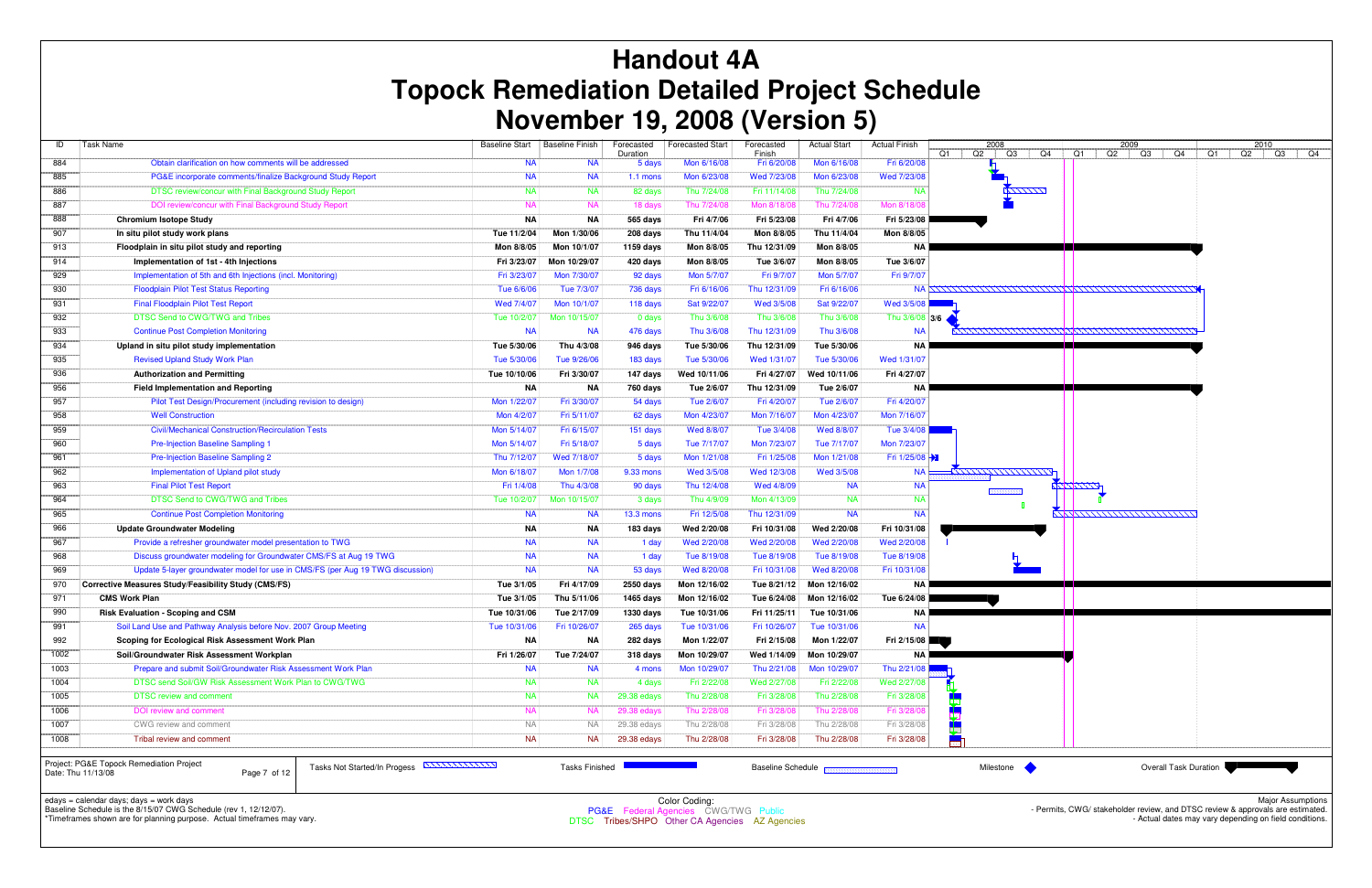| ID   | <b>Task Name</b>                                                                              |              | Baseline Start   Baseline Finish | Forecasted  | <b>Forecasted Start</b> | Forecasted               | <b>Actual Start</b> | <b>Actual Finish</b> |            | 2008                                           |    |      | 2009    |                              |    |
|------|-----------------------------------------------------------------------------------------------|--------------|----------------------------------|-------------|-------------------------|--------------------------|---------------------|----------------------|------------|------------------------------------------------|----|------|---------|------------------------------|----|
|      |                                                                                               |              |                                  | Duration    |                         | Finish                   |                     |                      |            | $Q1$   $Q2$   $Q3$  <br>Q4                     |    | $Q1$ | Q2   Q3 | Q4                           | Q1 |
| 1009 | Prepare and submit Draft Response to Comments                                                 | <b>NA</b>    | <b>NA</b>                        | 26 days     | Mon 3/31/08             | Mon 5/5/08               | Mon 3/31/08         | Mon 5/5/08           |            |                                                |    |      |         |                              |    |
| 1010 | Conference call with DTSC/DOI risk assessors to discuss Draft RTCs                            | <b>NA</b>    | <b>NA</b>                        | 1 day       | Thu 5/22/08             | Thu 5/22/08              | Thu 5/22/08         | Thu 5/22/08          |            |                                                |    |      |         |                              |    |
| 1011 | Prepare and submit Final Response to Comments                                                 | <b>NA</b>    | <b>NA</b>                        | 16 days     | Fri 5/23/08             | Fri 6/13/08              | Fri 5/23/08         | Fri 6/13/08          |            |                                                |    |      |         |                              |    |
| 1012 | DTSC review/concur with Final Response to Comments                                            | <b>NA</b>    | <b>NA</b>                        | 28 days     | Mon 6/16/08             | Wed 7/23/08              | Mon 6/16/08         | Wed 7/23/08          |            |                                                |    |      |         |                              |    |
| 1013 | DOI review/concur with Final Response to Comments                                             | <b>NA</b>    | <b>NA</b>                        | 31 days     | Mon 6/16/08             | Mon 7/28/08              | Mon 6/16/08         | Mon 7/28/0           |            |                                                |    |      |         |                              |    |
| 1014 | Tribes review/concur with Response to Comments                                                | <b>NA</b>    | <b>NA</b>                        | 5 days      | Mon 6/16/08             | Fri 6/20/08              | Mon 6/16/08         | Fri 6/20/08          |            |                                                |    |      |         |                              |    |
| 1015 | Finalize Soil/Groundwater Risk Assessment Work Plan                                           | <b>NA</b>    | <b>NA</b>                        | 28.38 edays | Mon 7/28/08             | Mon 8/25/08              | Mon 7/28/08         | Mon 8/25/08          | <b>EEI</b> |                                                |    |      |         |                              |    |
| 1016 | DTSC review/request a Revised Final Risk Assessment Work Plan                                 | <b>NA</b>    | <b>NA</b>                        | 26 days     | Tue 8/26/08             | Tue 9/30/08              | Tue 8/26/08         | Tue 9/30/08          |            |                                                |    |      |         |                              |    |
| 1017 | DOI review/request a Revised Final Risk Assessment Work Plan                                  | <b>NA</b>    | <b>NA</b>                        | 26 days     | Tue 8/26/08             | Tue 9/30/08              | Tue 8/26/08         | Tue 9/30/0           |            |                                                |    |      |         |                              |    |
| 1018 | PG&E request extension/conditional approval of groundwater portion of RAWP                    | <b>NA</b>    | <b>NA</b>                        | 1 day       | Wed 10/8/08             | Wed 10/8/08              | Wed 10/8/08         | Wed 10/8/08          |            |                                                |    |      |         |                              |    |
| 1019 | DTSC issue concurrence/directive to proceed with Groundwater RA                               | <b>NA</b>    | <b>NA</b>                        | 1 day       | Fri 10/17/08            | Fri 10/17/08             | Fri 10/17/08        | Fri 10/17/08         |            |                                                |    |      |         |                              |    |
| 1020 | DOI issue concurrence/directive to proceed with Groundwater RA                                | <b>NA</b>    | <b>NA</b>                        | 1 day       | Fri 10/17/08            | Fri 10/17/08             | Fri 10/17/08        | Fri 10/17/0          |            |                                                |    |      |         |                              |    |
| 1021 | Prepare Response to Comments for Risk Assessment Work Plan                                    | <b>NA</b>    | <b>NA</b>                        | 25 days     | Mon 10/20/08            | Fri 11/21/08             | Mon 10/20/08        | <b>NA</b>            |            | $\mathbf{z}$                                   |    |      |         |                              |    |
| 1022 | <b>DTSC review and approval</b>                                                               | <b>NA</b>    | <b>NA</b>                        | 2 wks       | Mon 11/24/08            | Fri 12/5/08              | <b>NA</b>           | -na                  |            |                                                | ₫⊢ |      |         |                              |    |
| 1023 | <b>DOI</b> review and approval                                                                | <b>NA</b>    | <b>NA</b>                        | 2 wks       | Mon 11/24/08            | Fri 12/5/08              | <b>NA</b>           | <b>NA</b>            |            |                                                |    |      |         |                              |    |
| 1024 | <b>Revise Final Soil/Groundwater Risk Assessment Work Plan</b>                                | <b>NA</b>    | <b>NA</b>                        | 18 days     | Mon 12/8/08             | Wed 12/31/08             | <b>NA</b>           | <b>NA</b>            |            |                                                | ⊠⊦ |      |         |                              |    |
| 1025 | <b>DTSC review and approval</b>                                                               | <b>NA</b>    | <b>NA</b>                        | 10 days     | Thu 1/1/09              | Wed 1/14/09              | <b>NA</b>           | <b>NA</b>            |            |                                                |    |      |         |                              |    |
| 1026 | DOI review and approval                                                                       | <b>NA</b>    | N <sub>A</sub>                   | 10 days     | Thu 1/1/09              | Wed 1/14/09              | <b>NA</b>           | NA                   | $\Box$     |                                                |    |      |         |                              |    |
| 1027 | <b>Groundwater Evaluation</b>                                                                 | Wed 5/23/07  | Thu 3/27/08                      | 173.99 days | Wed 9/10/08             | Mon 5/11/09              | Wed 9/10/08         | <b>NA</b>            | $\Box$     |                                                |    |      |         |                              |    |
| 1028 | Prepare and submit Human Health (HH) and Eco GW risk evaluation                               | Wed 9/5/07   | Tue 1/1/08                       | 4.19 mons   | Wed 9/10/08             | Fri 1/9/09               | Wed 9/10/08         | <b>NA</b>            |            | <b>KITTITIN</b>                                |    |      |         |                              |    |
| 1029 | DTSC send GW Risk Evaluation to CWG/TWG                                                       | <b>NA</b>    | <b>NA</b>                        | 3 days      | Fri 1/9/09              | Wed 1/14/09              | <b>NA</b>           | <b>NA</b>            |            |                                                |    |      |         |                              |    |
| 1030 | <b>DTSC review and comment</b>                                                                | Wed 1/2/08   | Wed 1/30/08                      | 30 edays    | Wed 1/14/09             | Fri 2/13/09              | <b>NA</b>           | <b>NA</b>            |            |                                                |    |      |         |                              |    |
| 1031 | DOI review and comment                                                                        | Wed 1/2/08   | Wed 1/30/08                      | 30 edays    | Wed 1/14/09             | Fri 2/13/09              | <b>NA</b>           | NA                   |            | BB                                             |    |      |         |                              |    |
| 1032 | CWG/TWG review and comments                                                                   | <b>NA</b>    | <b>NA</b>                        | 30 edays    | Wed 1/14/09             | Fri 2/13/09              | <b>NA</b>           | <b>NA</b>            |            | <b>BEE</b>                                     | R. |      |         |                              |    |
| 1033 | Tribal review and comment                                                                     | Thu 1/31/08  | Thu 2/28/08                      | 30 edays    | Wed 1/14/09             | Fri 2/13/09              | <b>NA</b>           | <b>NA</b>            |            | $\overline{\phantom{a}}$                       | ¥  |      |         |                              |    |
| 1034 | Address Review Comments and revise GW risk evaluation                                         | <b>NA</b>    | <b>NA</b>                        | 3 wks       | Fri 2/13/09             | Fri 3/6/09               | <b>NA</b>           | <b>NA</b>            |            | EEE                                            |    | Ň.   |         |                              |    |
| 1035 | <b>DTSC review and comment</b>                                                                | <b>NA</b>    | <b>NA</b>                        | 31 edays    | Fri 3/6/09              | Mon 4/6/09               | <b>NA</b>           | <b>NA</b>            |            | 團                                              |    | 42   |         |                              |    |
| 1036 | DOI review and comment                                                                        | <b>NA</b>    | <b>NA</b>                        | 31 edays    | Fri 3/6/09              | Mon 4/6/09               | <b>NA</b>           | <b>NA</b>            |            | - 83                                           |    |      |         |                              |    |
| 1037 | Tribal review and comment                                                                     | <b>NA</b>    | <b>NA</b>                        | 31 edays    | Fri 3/6/09              | Mon 4/6/09               | <b>NA</b>           | <b>NA</b>            |            | $\begin{bmatrix} 0 & 0 \\ 0 & 0 \end{bmatrix}$ |    | ⊠    |         |                              |    |
| 1038 | <b>Finalize risk evaluation</b>                                                               | Fri 2/29/08  | Thu 3/20/08                      | 3 wks       | Mon 4/6/09              | Mon 4/27/09              | <b>NA</b>           | <b>NA</b>            |            | 图图                                             |    |      |         |                              |    |
| 1039 | <b>DTSC review and approval</b>                                                               | Fri 3/21/08  | Thu 3/27/08                      | 2 wks       | Mon 4/27/09             | Mon 5/11/09              | <b>NA</b>           | -na                  |            | E3                                             |    |      |         |                              |    |
| 1040 | DOI review and approval                                                                       | Fri 3/21/08  | Thu 3/27/08                      | 2 wks       | Mon 4/27/09             | Mon 5/11/09              | <b>NA</b>           | N                    |            |                                                |    |      |         |                              |    |
|      |                                                                                               |              |                                  |             |                         |                          |                     |                      |            |                                                |    |      |         |                              |    |
| 1041 | <b>Soil Evaluation</b><br>Prepare and submit HH and Eco Soil risk evaluation                  | Fri 4/11/08  | Tue 2/17/09                      | 188.05 days | Tue 3/8/11              | Fri 11/25/11             | ΝA                  | ΝA<br><b>NA</b>      |            |                                                |    |      |         |                              |    |
| 1042 |                                                                                               | Wed 6/11/08  | Tue 9/30/08                      | 16 wks      | Tue 3/8/11              | Tue 6/28/11              | <b>NA</b>           |                      |            |                                                |    |      |         |                              |    |
| 1043 | DTSC send Soil Risk Evaluation to CWG/TWG                                                     | NA           | <b>NA</b>                        | 3 days      | Tue 6/28/11             | Fri 7/1/11               | <b>NA</b>           | <b>NA</b>            |            |                                                |    |      |         |                              |    |
| 1044 | <b>DTSC review and comment</b>                                                                | Wed 10/1/08  | Wed 10/29/08                     | 30 edays    | Fri 7/1/11              | Sun 7/31/11              | <b>NA</b>           | <b>NA</b>            |            |                                                |    |      |         |                              |    |
| 1045 | DOI review and comment                                                                        |              | Wed 10/1/08 Wed 10/29/08         | 30 edays    | Fri 7/1/11              | Sun 7/31/11              | <b>NA</b>           | <b>NA</b>            |            |                                                |    |      |         |                              |    |
| 1046 | CWG/TWG review and comment                                                                    | Thu 10/30/08 | Thu 11/27/08                     | 30 edays    | Fri 7/1/11              | Sun 7/31/11              | <b>NA</b>           | <b>NA</b>            |            |                                                |    |      |         |                              |    |
| 1047 | Tribes review and comment                                                                     | Thu 10/30/08 | Thu 11/27/08                     | 30 edays    | Fri 7/1/11              | Sun 7/31/11              | <b>NA</b>           | <b>NA</b>            |            |                                                |    |      |         |                              |    |
| 1048 | Address Review Comments and revise Soil risk evaluation                                       | <b>NA</b>    | <b>NA</b>                        | 1 mon       | Mon 8/1/11              | Mon 8/29/11              | <b>NA</b>           | <b>NA</b>            |            |                                                |    |      |         |                              |    |
| 1049 | <b>DTSC review and comment</b>                                                                | NA           | <b>NA</b>                        | 30 edays    | Mon 8/29/11             | Wed 9/28/11              | <b>NA</b>           | <b>NA</b>            |            |                                                |    |      |         |                              |    |
| 1050 | DOI review and comment                                                                        | <b>NA</b>    | <b>NA</b>                        | 30 edays    | Mon 8/29/11             | Wed 9/28/11              | <b>NA</b>           | <b>NA</b>            |            |                                                |    |      |         |                              |    |
|      | Project: PG&E Topock Remediation Project<br>Tasks Not Started/In Progess <b>ANITIIIIIIIII</b> |              | <b>Tasks Finished</b>            |             |                         | <b>Baseline Schedule</b> |                     |                      |            | Milestone                                      |    |      |         | <b>Overall Task Duration</b> |    |

# **Handout 4A Topock Remediation Detailed Project Schedule November 19, 2008 (Version 5)**

edays = calendar days; days = work days Baseline Schedule is the 8/15/07 CWG Schedule (rev 1, 12/12/07).



\*Timeframes shown are for planning purpose. Actual timeframes may vary.

Date: Thu 11/13/08 Page 8 of 12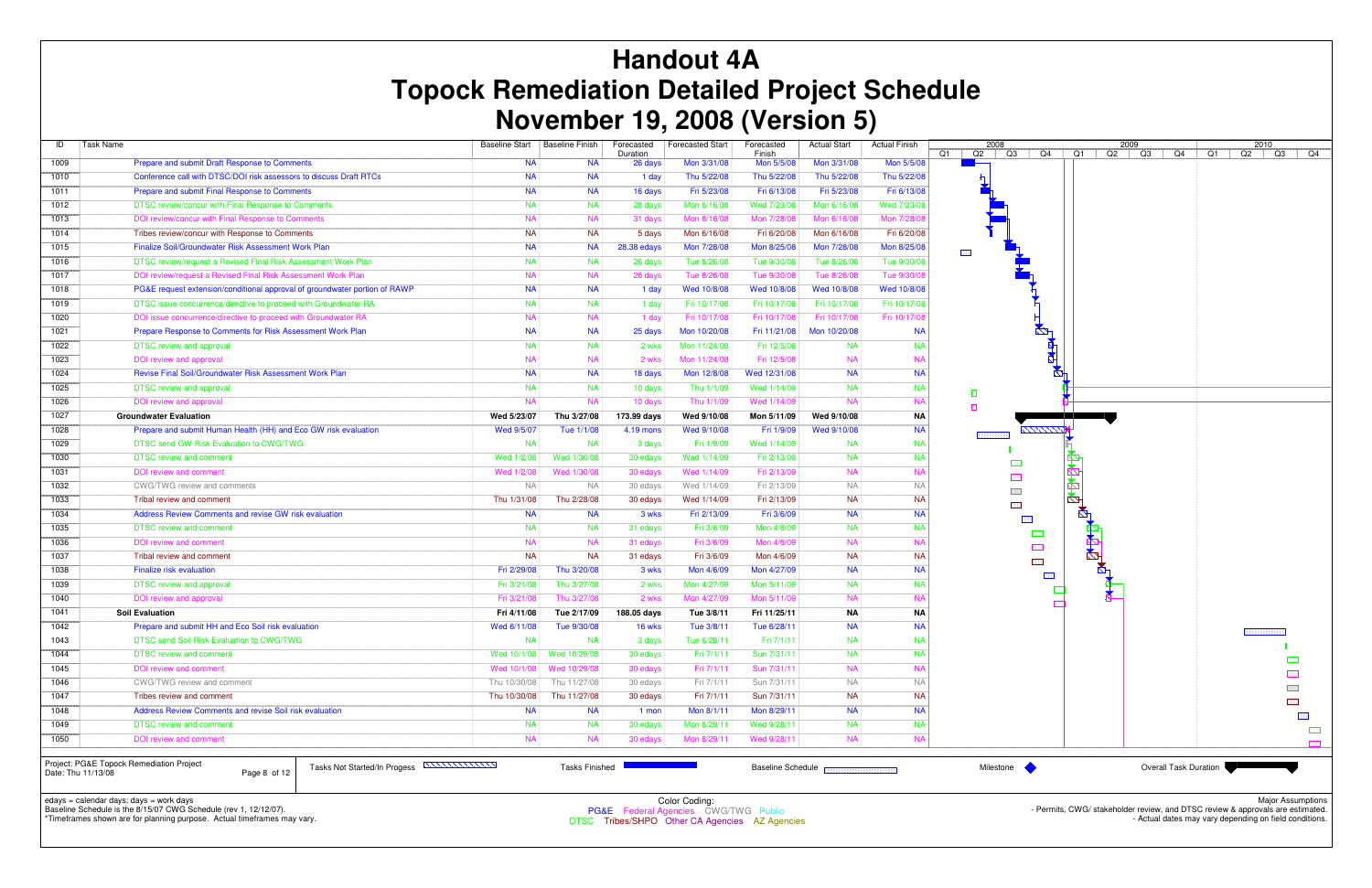| ID   | Task Name                                            | <b>Baseline Start</b>                 | <b>Baseline Finish</b> | Forecasted<br>Duration | <b>Forecasted Start</b> | Forecasted<br>Finish     | <b>Actual Start</b> | <b>Actual Finish</b> | 2008<br>Q2<br>Q1 |
|------|------------------------------------------------------|---------------------------------------|------------------------|------------------------|-------------------------|--------------------------|---------------------|----------------------|------------------|
| 1051 | CWG review and comment                               | <b>NA</b>                             | <b>NA</b>              | 30 edays               | Mon 8/29/11             | Wed 9/28/11              | <b>NA</b>           | <b>NA</b>            |                  |
| 1052 | Tribal review and comment                            | <b>NA</b>                             | <b>NA</b>              | 30 edays               | Mon 8/29/11             | Wed 9/28/11              | <b>NA</b>           | <b>NA</b>            |                  |
| 1053 | Finalize risk evaluation                             | Fri 11/28/08                          | Thu 12/18/08           | 1 mon                  | Thu 9/29/11             | Thu 10/27/11             | <b>NA</b>           | <b>NA</b>            |                  |
| 1054 | <b>DTSC</b> review and approval                      | Fri 12/19/08                          | Thu 12/25/08           | 1 mon                  | Fri 10/28/11            | Fri 11/25/11             | <b>NA</b>           | <b>NA</b>            |                  |
| 1055 | DOI review and approval                              | Fri 12/19/08                          | Thu 12/25/08           | 1 mon                  | Fri 10/28/11            | Fri 11/25/11             | <b>NA</b>           | <b>NA</b>            |                  |
| 1056 | <b>CMS/FS Report</b>                                 | Mon 8/22/05                           | Thu 12/15/05           | 1047 days              | Mon 8/18/08             | Tue 8/21/12              | Mon 8/18/08         | ΝA                   |                  |
| 1057 | Groundwater                                          | Fri 3/28/08                           | Mon 10/20/08           | 200.99 days            | Mon 8/18/08             | Mon 5/25/09              | Mon 8/18/08         | ΝA                   |                  |
| 1058 | Prepare Draft Groundwater CMS/FS Report              | Fri 3/28/08                           | Wed 7/23/08            | 140 days               | Mon 8/18/08             | Sun 3/1/09               | Mon 8/18/08         | <b>NA</b>            |                  |
| 1059 | Prepare "Discussion Draft" Groundwater CMS/FS Report | <b>NA</b>                             | <b>NA</b>              | 4.09 mons              | Mon 8/18/08             | Mon 12/15/08             | Mon 8/18/08         | <b>NA</b>            |                  |
| 1060 | <b>PG&amp;E outreach with Tribes</b>                 | Wed 6/25/08                           | Wed 7/23/08            | 1 mon                  | Mon 12/15/08            | Tue 1/13/09              | <b>NA</b>           | <b>NA</b>            |                  |
| 1061 | PG&E submit Draft Groundwater CMS/FS                 | <b>NA</b>                             | <b>NA</b>              | 2 wks                  | Tue 1/13/09             | Tue 1/27/09              | <b>NA</b>           | <b>NA</b>            |                  |
| 1062 | DTSC send Draft Groundwater CMS/FS to CWG/TWG        | Thu 7/24/08                           | Mon 7/28/08            | 3 days                 | Tue 1/27/09             | Fri 1/30/09              | <b>NA</b>           | <b>NA</b>            |                  |
| 1063 | <b>DTSC</b> review and comment                       | Thu 7/24/08                           | Tue 8/21/07            | 30 edays               | Fri 1/30/09             | Sun 3/1/09               | <b>NA</b>           | <b>NA</b>            |                  |
| 1064 | DOI review and comment                               | Thu 7/24/08                           | Thu 8/21/08            | 30 edays               | Fri 1/30/09             | Sun 3/1/09               | <b>NA</b>           | <b>NA</b>            |                  |
| 1065 | CWG/TWG review and comment                           | Thu 7/24/08                           | Thu 8/21/08            | 30 edays               | Fri 1/30/09             | Sun 3/1/09               | <b>NA</b>           | <b>NA</b>            |                  |
| 1066 | FMIT provide written comments to DTSC/DOI            | Tue 9/16/08                           | Wed 10/15/08           | 30 edays               | Fri 1/30/09             | Sun 3/1/09               | <b>NA</b>           | <b>NA</b>            |                  |
| 1067 | Chemehuevi provide written comments to DTSC/DOI      | Tue 9/16/08                           | Wed 10/15/08           | 30 edays               | Fri 1/30/09             | Sun 3/1/09               | <b>NA</b>           | <b>NA</b>            |                  |
| 1068 | CRIT provide written comments to DTSC/DOI            | Tue 9/16/08                           | Wed 10/15/08           | 30 edays               | Fri 1/30/09             | Sun 3/1/09               | <b>NA</b>           | <b>NA</b>            |                  |
| 1069 | Haulapai provide written comments to DTSC/DOI        | Tue 9/16/08                           | Wed 10/15/08           | 30 edays               | Fri 1/30/09             | Sun 3/1/09               | <b>NA</b>           | <b>NA</b>            |                  |
| 1070 | Prepare Final Groundwater CMS/FS Report              | <b>NA</b>                             | ΝA                     | 60.99 days             | Mon 3/2/09              | Mon 5/25/09              | ΝA                  | <b>NA</b>            |                  |
| 1071 | Reach resolution on Response to Comments             | <b>NA</b>                             | <b>NA</b>              | 3 wks                  | Mon 3/2/09              | Fri 3/20/09              | <b>NA</b>           | <b>NA</b>            |                  |
| 1072 | Prepare Final Groundwater CMS/FS Report              | <b>NA</b>                             | <b>NA</b>              | 5 wks                  | Mon 3/23/09             | Fri 4/24/09              | <b>NA</b>           | <b>NA</b>            |                  |
| 1073 | <b>DTSC review and concur</b>                        | <b>NA</b>                             | <b>NA</b>              | 4 wks                  | Mon 4/27/09             | Mon 5/25/09              | <b>NA</b>           | <b>NA</b>            |                  |
| 1074 | DOI review and concur                                | <b>NA</b>                             | <b>NA</b>              | 4 wks                  | Mon 4/27/09             | Mon 5/25/09              | <b>NA</b>           | <b>NA</b>            |                  |
| 1075 | Soil                                                 | Tue 10/28/08                          | Wed 5/20/09            | 192 days               | Mon 11/28/11            | Tue 8/21/12              | ΝA                  | ΝA                   |                  |
| 1094 | <b>STATEMENT OF BASIS</b>                            | <b>NA</b>                             | ΝA                     | 949.01 days            | Mon 6/8/09              | Fri 1/25/13              | <b>NA</b>           | <b>NA</b>            |                  |
| 1095 | Groundwater                                          | ΝA                                    | ΝA                     | 178.51 days            | Mon 6/8/09              | Fri 2/12/10              | ΝA                  | ΝA                   |                  |
| 1096 | Prepare fact sheet for proposed remedy               | <b>NA</b>                             | <b>NA</b>              | 1 mon                  | Mon 6/8/09              | Tue 7/7/09               | <b>NA</b>           | <b>NA</b>            |                  |
| 1097 | Prepare public notice package/Statement of Basis     | <b>NA</b>                             | <b>NA</b>              | 1 mon                  | Mon 6/8/09              | Tue 7/7/09               | <b>NA</b>           | <b>NA</b>            |                  |
| 1098 | <b>Public Notice/Comment Period</b>                  | <b>NA</b>                             | <b>NA</b>              | 60 edays               | Thu 7/23/09             | Mon 9/21/09              | <b>NA</b>           | <b>NA</b>            |                  |
| 1099 | <b>Public Hearing</b>                                | <b>NA</b>                             | <b>NA</b>              | 30 edays               | Thu 7/23/09             | Sat 8/22/09              | <b>NA</b>           | <b>NA</b>            |                  |
| 1100 | Response to public comments                          | <b>NA</b>                             | <b>NA</b>              | 30 edays               | Mon 9/21/09             | Wed 10/21/09             | <b>NA</b>           | <b>NA</b>            |                  |
| 1101 | <b>DTSC</b> approves final remedy                    | <b>NA</b>                             | <b>NA</b>              | 0 days                 | Fri 2/12/10             | Fri 2/12/10              | <b>NA</b>           | <b>NA</b>            |                  |
| 1102 | Soil                                                 | NA                                    | <b>NA</b>              | 103 days               | Wed 9/5/12              | Fri 1/25/13              | <b>NA</b>           | <b>NA</b>            |                  |
| 1103 | Prepare fact sheet for proposed remedy               | NA.                                   | <b>NA</b>              | 1 mon                  | Wed 9/5/12              | Wed 10/3/12              | <b>NA</b>           | NA.                  |                  |
| 1104 | Prepare public notice package/Statement of Basis     | <b>NA</b>                             | <b>NA</b>              | 25 days                | Wed 9/5/12              | Tue 10/9/12              | <b>NA</b>           | <b>NA</b>            |                  |
| 1105 | <b>Public Notice/Comment Period</b>                  | <b>NA</b>                             | <b>NA</b>              | 62 edays               | Tue 10/23/12            | Mon 12/24/12             | <b>NA</b>           | <b>NA</b>            |                  |
| 1106 | <b>Public Hearing</b>                                | <b>NA</b>                             | <b>NA</b>              | 30 edays               | Tue 10/23/12            | Thu 11/22/12             | <b>NA</b>           | <b>NA</b>            |                  |
| 1107 | Response to public comments                          | <b>NA</b>                             | <b>NA</b>              | 30 edays               | Mon 12/24/12            | Wed 1/23/13              | <b>NA</b>           | <b>NA</b>            |                  |
| 1108 | <b>DTSC</b> approves final remedy                    | <b>NA</b>                             | <b>NA</b>              | 0 days                 | Fri 1/25/13             | Fri 1/25/13              | <b>NA</b>           | <b>NA</b>            |                  |
| 1109 | <b>RECORD OF DECISION</b>                            | ΝA                                    | ΝA                     | 988.01 days            | Mon 5/25/09             | Thu 3/7/13               | ΝA                  | ΝA                   |                  |
| 1110 | Groundwater                                          | ΝA                                    | ΝA                     | 179.01 days            | Mon 5/25/09             | Sat 1/30/10              | ΝA                  | ΝA                   |                  |
|      | Project: PG&E Topock Remediation Project             | Tacke Not Started/In Prognes NWWWITCH | Tocke Einichod         |                        |                         | <b>Bacolina Schodulo</b> |                     |                      | <b>Milocto</b>   |

Date: Thu 11/13/08 Page 9 of 12

## **Handout 4A Topock Remediation Detailed Project Schedule November 19, 2008 (Version 5)**

edays = calendar days; days = work days Baseline Schedule is the 8/15/07 CWG Schedule (rev 1, 12/12/07).



\*Timeframes shown are for planning purpose. Actual timeframes may vary.

Color Coding:<br>PG&E Federal Agencies CWG/TWG Public<br>C. Tribes/SUPO Other CA Agencies AZ Age

DTSC Tribes/SHPO Other CA Agencies AZ Agencies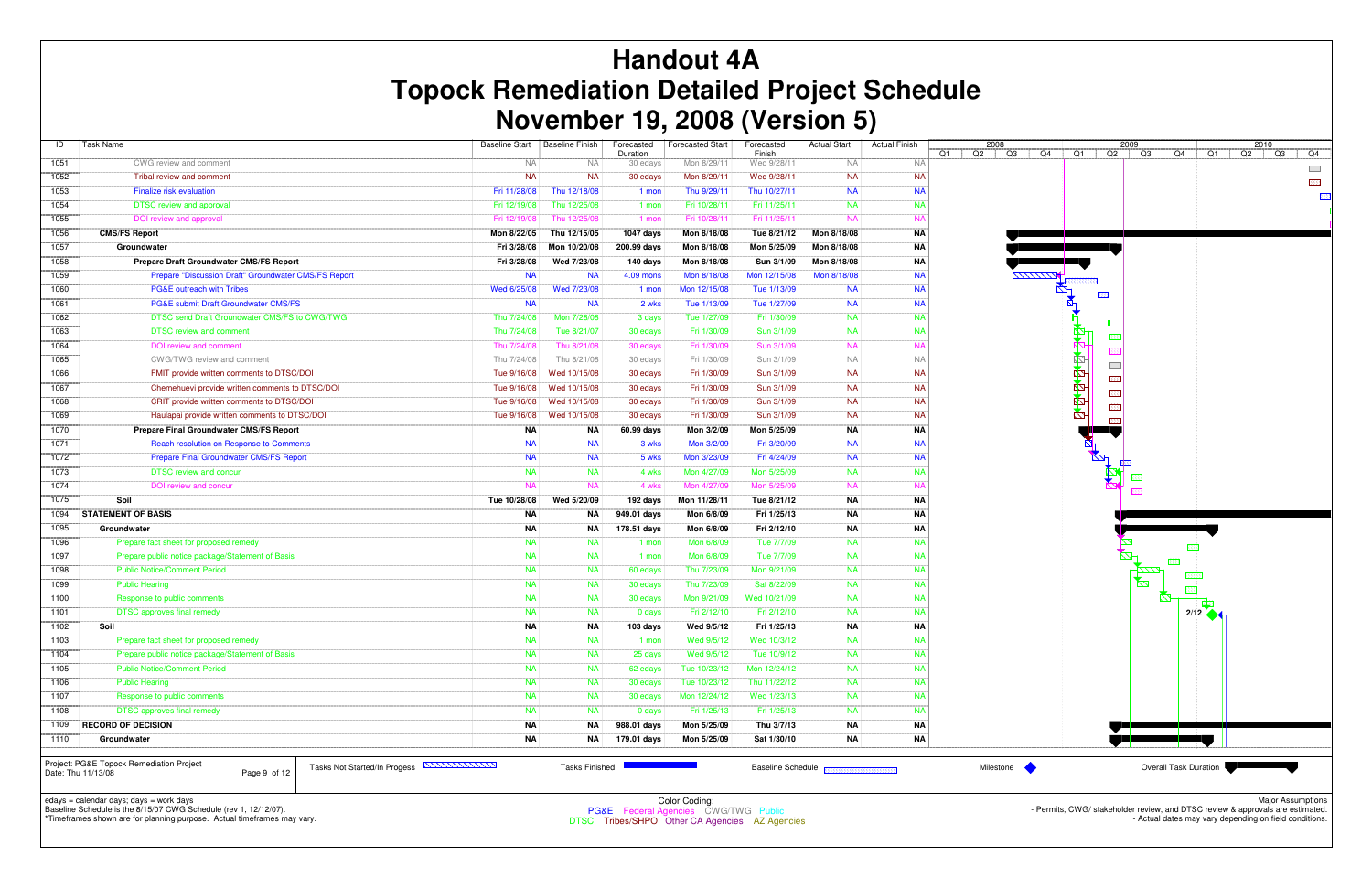| ID   | <b>Task Name</b>                                                                                                                                  | <b>Baseline Start</b> | <b>Baseline Finish</b> | Forecasted           | <b>Forecasted Start</b> | Forecasted            | <b>Actual Start</b> | <b>Actual Finish</b> |            | 2008     |
|------|---------------------------------------------------------------------------------------------------------------------------------------------------|-----------------------|------------------------|----------------------|-------------------------|-----------------------|---------------------|----------------------|------------|----------|
| 1111 | <b>Develop Proposed Plan</b>                                                                                                                      | <b>NA</b>             | <b>NA</b>              | Duration<br>60 edays | Mon 5/25/09             | Finish<br>Fri 7/24/09 | <b>NA</b>           | <b>NA</b>            | Q1         | Q2       |
| 1112 | <b>Tribal Consultation (Section 106)</b>                                                                                                          | <b>NA</b>             | <b>NA</b>              | 30 edays             | Mon 7/27/09             | Wed 8/26/09           | <b>NA</b>           | <b>NA</b>            |            |          |
| 1113 | SHPO Consultation (Section 106)                                                                                                                   | <b>NA</b>             | <b>NA</b>              | 30 edays             | Wed 9/2/09              | Fri 10/2/09           | <b>NA</b>           | <b>NA</b>            |            |          |
| 1114 | <b>Public Review and Comment</b>                                                                                                                  | <b>NA</b>             | <b>NA</b>              | 60 edays             | Mon 7/27/09             | Fri 9/25/09           | <b>NA</b>           | <b>NA</b>            |            |          |
| 1115 | <b>CWG Review and Comment</b>                                                                                                                     | <b>NA</b>             | <b>NA</b>              | 60 edays             | Mon 7/27/09             | Fri 9/25/09           | <b>NA</b>           | <b>NA</b>            |            |          |
| 1116 | <b>PG&amp;E Review and Comment</b>                                                                                                                | <b>NA</b>             | <b>NA</b>              | 60 edays             | Mon 7/27/09             | Fri 9/25/09           | <b>NA</b>           | <b>NA</b>            |            |          |
| 1117 | Response to public comments                                                                                                                       | <b>NA</b>             | <b>NA</b>              | 30 edays             | Fri 10/2/09             | Sun 11/1/09           | <b>NA</b>           | <b>NA</b>            |            |          |
| 1118 | <b>Prepare ROD</b>                                                                                                                                | <b>NA</b>             | <b>NA</b>              | 30 edays             | Sun 11/1/09             | Tue 12/1/09           | <b>NA</b>           | <b>NA</b>            |            |          |
| 1119 | <b>DOI Approval Process</b>                                                                                                                       | <b>NA</b>             | <b>NA</b>              | 60 edays             | Tue 12/1/09             | Sat 1/30/10           | <b>NA</b>           | <b>NA</b>            |            |          |
| 1120 | <b>Issue Groundwater ROD</b>                                                                                                                      | <b>NA</b>             | <b>NA</b>              | 0 days               | Sat 1/30/10             | Sat 1/30/10           | <b>NA</b>           | <b>NA</b>            |            |          |
| 1121 | Soil                                                                                                                                              | <b>NA</b>             | <b>NA</b>              | 142 days             | Tue 8/21/12             | Thu 3/7/13            | <b>NA</b>           | NA                   |            |          |
| 1122 | <b>Develop Proposed Plan</b>                                                                                                                      | <b>NA</b>             | <b>NA</b>              | 63 edays             | Tue 8/21/12             | Tue 10/23/12          | <b>NA</b>           | <b>NA</b>            |            |          |
| 1123 | <b>Public Review and Comment</b>                                                                                                                  | <b>NA</b>             | <b>NA</b>              | 45 edays             | Tue 10/23/12            | Fri 12/7/12           | <b>NA</b>           | <b>NA</b>            |            |          |
| 1124 | <b>Tribes Review and Comment</b>                                                                                                                  | <b>NA</b>             | <b>NA</b>              | 45 edays             | Tue 10/23/12            | Fri 12/7/12           | <b>NA</b>           | <b>NA</b>            |            |          |
| 1125 | <b>CWG Review and Comment</b>                                                                                                                     | <b>NA</b>             | <b>NA</b>              | 45 edays             | Tue 10/23/12            | Fri 12/7/12           | <b>NA</b>           | <b>NA</b>            |            |          |
| 1126 | <b>PG&amp;E Review and Comment</b>                                                                                                                | <b>NA</b>             | <b>NA</b>              | 45 edays             | Tue 10/23/12            | Fri 12/7/12           | <b>NA</b>           | <b>NA</b>            |            |          |
| 1127 | <b>Prepare ROD</b>                                                                                                                                | <b>NA</b>             | <b>NA</b>              | 30 edays             | Fri 12/7/12             | Sun 1/6/13            | <b>NA</b>           | <b>NA</b>            |            |          |
| 1128 | <b>DOI Approval Process</b>                                                                                                                       | <b>NA</b>             | <b>NA</b>              | 60 edays             | Sun 1/6/13              | Thu 3/7/13            | <b>NA</b>           | <b>NA</b>            |            |          |
| 1129 | <b>Issue Soil ROD</b>                                                                                                                             | <b>NA</b>             | <b>NA</b>              | 0 days               | Thu 3/7/13              | Thu 3/7/13            | <b>NA</b>           | <b>NA</b>            |            |          |
| 1130 | <b>EIR DOCUMENTATION</b>                                                                                                                          | Thu 5/11/06           | Thu 8/9/07             | 1964 days            | Thu 9/1/05              | Mon 2/25/13           | Thu 9/1/05          | <b>NA</b>            |            |          |
| 1131 | Scoping of EIR needs                                                                                                                              | <b>NA</b>             | <b>NA</b>              | 45 days              | Thu 9/1/05              | Tue 11/1/05           | Thu 9/1/05          | Tue 11/1/05          |            |          |
| 1132 | DTSC/PG&E, MOU signed for EIR                                                                                                                     | <b>NA</b>             | <b>NA</b>              | 40 days              | Wed 11/2/05             | Tue 12/27/05          | Wed 11/2/05         | Tue 12/27/05         |            |          |
| 1133 | <b>EIR Contractor Interviews and Contract Negotiations</b>                                                                                        | <b>NA</b>             | <b>NA</b>              | 47 days              | Thu 7/27/06             | Fri 9/29/06           | Thu 7/27/06         | Fri 9/29/06          |            |          |
| 1134 | <b>Project Initiation</b>                                                                                                                         | Tue 1/2/07            | Tue 1/2/07             | 1 day                | Tue 1/2/07              | Tue 1/2/07            | Tue 1/2/07          | Tue 1/2/07           |            |          |
| 1135 | Project and Remedy Alternatives Description and Technical Work Plan                                                                               | Wed 1/3/07            | Wed 10/3/07            | 376 days             | Mon 9/10/07             | Mon 2/16/09           | Mon 9/10/07         | <b>NA</b>            |            |          |
| 1150 | NOP and scoping                                                                                                                                   | Wed 4/11/07           | Thu 9/25/08            | 277 days             | Thu 1/10/08             | Fri 1/30/09           | Thu 1/10/08         | NA                   |            |          |
| 1151 | EDAW prepare draft Notice of Preparation (NOP)                                                                                                    | <b>NA</b>             | <b>NA</b>              | 72 days              | Thu 1/10/08             | Fri 4/18/08           | Thu 1/10/08         | Fri 4/18/08          |            |          |
| 1152 | EDAW prepare draft project information fact sheet                                                                                                 | Wed 4/11/07           | Tue 5/8/07             | 51 days              | Fri 2/8/08              | Fri 4/18/08           | Fri 2/8/08          | Fri 4/18/08          |            |          |
| 1153 | DTSC reviews and provides comments on fact sheet/NOP                                                                                              | Wed 5/9/07            | Mon 6/11/07            | 5 days               | Mon 4/21/08             | Fri 4/25/08           | Mon 4/21/08         | Fri 4/25/08          |            |          |
| 1154 | EDAW incorporates comments for final NOP and fact sheet                                                                                           | <b>NA</b>             | <b>NA</b>              | 3 days               | Mon 4/28/08             | Wed 4/30/08           | Mon 4/28/08         | Wed 4/30/08          |            |          |
| 1155 | DTSC distributes NOP to State Clearinghouse, tribes, other agencies and individuals; NOP<br>circulates for 60 days                                | Mon 6/18/07           | Wed 7/18/07            | 60.38 edays          | Fri 5/2/08              | Tue 7/1/08            | Fri 5/2/08          | Tue 7/1/08           |            |          |
| 1156 | Scoping meetings are conducted with federal/state/local entities/tribal representatives                                                           | Mon 5/14/07           | Mon 2/4/08             | 8 days               | Tue 5/27/08             | Thu 6/5/08            | Tue 5/27/08         | Thu 6/5/08           |            |          |
| 1157 | EDAW compiles and addresses verbal and written comments received from scoping meetings and<br>distribution of NOP and provides to DTSC for review | Tue 2/5/08            | Mon 3/24/08            | 14 days              | Wed 7/2/08              | Mon 7/21/08           | Wed 7/2/08          | Mon 7/21/08          | <b>BEE</b> |          |
| 1158 | DTSC review compiled written and verbal comments                                                                                                  | <b>NA</b>             | <b>NA</b>              | 10 days              | Tue 7/22/08             | Mon 8/4/08            | Tue 7/22/08         | Mon 8/4/08           |            |          |
| 1159 | Additional studies to be conducted (if necessary)                                                                                                 | Tue 3/25/08           | Thu 9/25/08            | 131 days             | Fri 8/1/08              | Fri 1/30/09           | Fri 8/1/08          | <b>NA</b>            |            | 55555555 |
| 1160 | <b>Program EIR</b>                                                                                                                                | ΝA                    | ΝA                     | 424 days             | Tue 7/29/08             | Sun 3/14/10           | Tue 7/29/08         | ΝA                   |            |          |
| 1161 | <b>Draft EIR preparation</b>                                                                                                                      | Tue 7/8/08            | Mon 11/2/09            | 256 days             | Tue 7/29/08             | Tue 7/21/09           | Tue 7/29/08         | ΝA                   |            |          |
| 1162 | EDAW submits request for Work Authorization for initial Draft EIR related work                                                                    | <b>NA</b>             | <b>NA</b>              | 5 days               | Tue 7/29/08             | Mon 8/4/08            | Tue 7/29/08         | Mon 8/4/08           |            |          |
| 1163 | PG&E issues Work Authorization for initial Draft EIR related work                                                                                 | <b>NA</b>             | <b>NA</b>              | 9 days               | Tue 8/5/08              | Fri 8/15/08           | Tue 8/5/08          | Fri 8/15/08          |            |          |
| 1164 | EDAW prepares preliminary administrative draft EIR (environmental setting only)                                                                   | Tue 7/8/08            | Wed 5/20/09            | 110 days             | Fri 8/15/08             | Thu 1/15/09           | Fri 8/15/08         | <b>NA</b>            |            | 88888888 |
| 1165 | DTSC reviews preliminary administrative draft EIR                                                                                                 | Wed 5/20/09           | Fri 6/19/09            | 10 days              | Thu 1/15/09             | Wed 1/28/09           | <b>NA</b>           | <b>NA</b>            |            |          |
|      |                                                                                                                                                   |                       |                        |                      |                         |                       |                     |                      |            |          |

Project: PG&E Topock Remediation ProjectDate: Thu 11/13/08 Page 10 of 12

# **Handout 4A Topock Remediation Detailed Project Schedule November 19, 2008 (Version 5)**

edays = calendar days; days = work days Baseline Schedule is the 8/15/07 CWG Schedule (rev 1, 12/12/07).

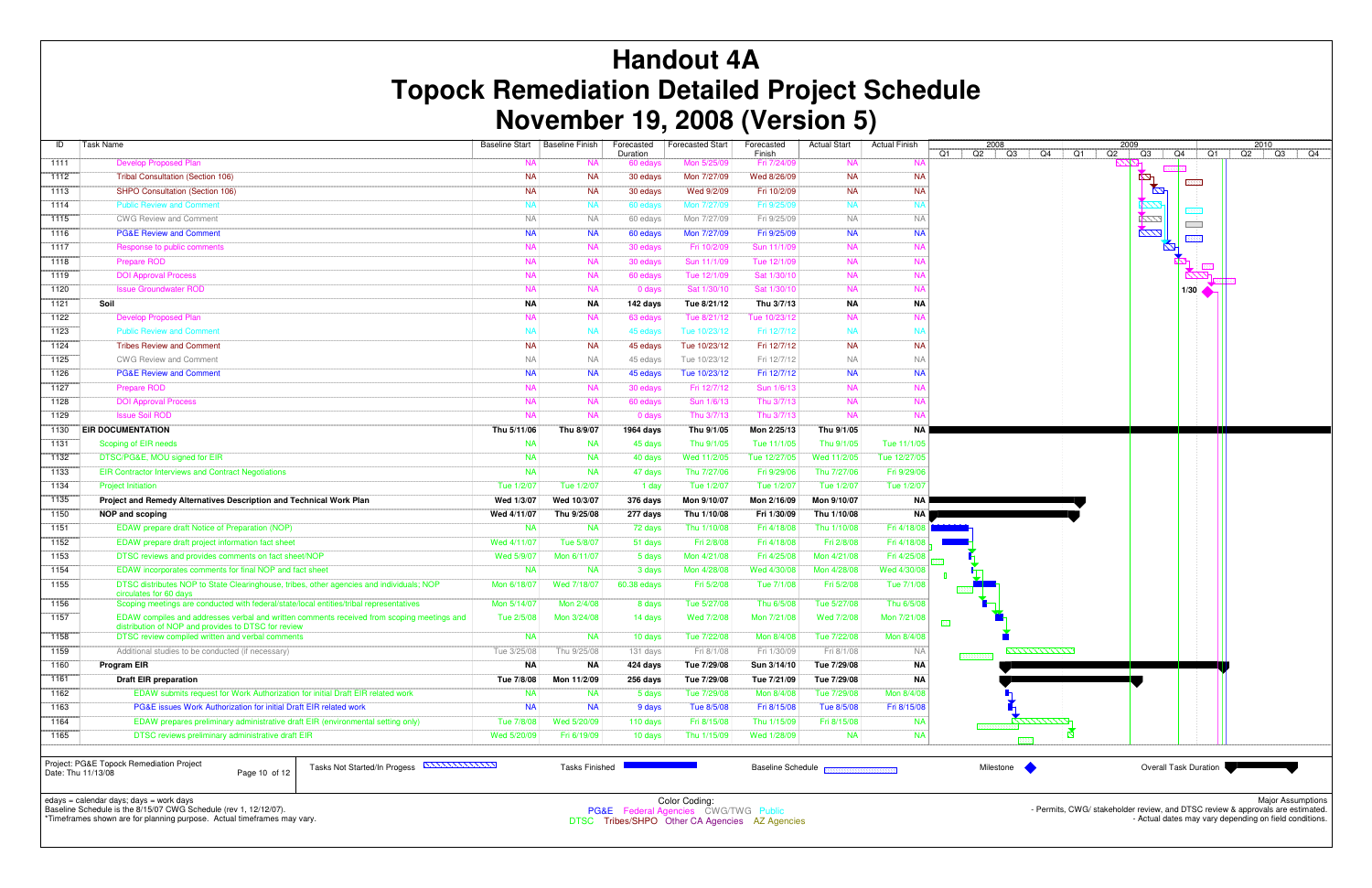| ID                 | <b>Task Name</b>                                                                                                                                           | <b>Baseline Start</b>  | <b>Baseline Finish</b> | Forecasted         | <b>Forecasted Start</b>     | Forecasted<br>Finish         | <b>Actual Start</b>                  | <b>Actual Finish</b>   | 2008                     | 2009             | Q4                           | $\overline{Q1}$ |
|--------------------|------------------------------------------------------------------------------------------------------------------------------------------------------------|------------------------|------------------------|--------------------|-----------------------------|------------------------------|--------------------------------------|------------------------|--------------------------|------------------|------------------------------|-----------------|
| 1166               | EDAW submits request for Work Authorization for remaining Draft EIR related work                                                                           | <b>NA</b>              | <b>NA</b>              | Duration<br>5 days | Wed 11/5/08                 | Tue 11/11/08                 | Wed 11/5/08                          | Tue 11/11/08           | Q2<br>Q3<br>Q4<br>Q1     | Q1<br>Q2<br>$Q3$ |                              |                 |
| 1167               | PG&E issues Work Authorization for remaining Draft EIR related work                                                                                        | <b>NA</b>              | <b>NA</b>              | 5 days             | Tue 11/11/08                | Mon 11/17/08                 | Tue 11/11/08                         | <b>NA</b>              |                          |                  |                              |                 |
| 1168               | EIR prepares first full administrative Draft EIR                                                                                                           | <b>NA</b>              | <b>NA</b>              | 95 days            | Mon 11/17/08                | Fri 3/27/09                  | <b>NA</b>                            | <b>NA</b>              |                          | KAAAAAA          |                              |                 |
| 1169               | DTSC reviews first full administrative Draft EIR and NOC                                                                                                   | <b>NA</b>              | <b>NA</b>              | 25 days            | Mon 3/30/09                 | Fri 5/1/09                   | <b>NA</b>                            | <b>NA</b>              |                          | $\mathbb{Z}^n$   |                              |                 |
| 1170               | EDAW addresses and incorporates comments into second draft                                                                                                 | Mon 6/22/09            | Fri 7/17/09            | 10 days            | Mon 5/4/09                  | Fri 5/15/09                  | <b>NA</b>                            | <b>NA</b>              | 旧                        |                  |                              |                 |
| 1171               | DTSC reviews second administrative draft EIR and NOC                                                                                                       | Mon 7/20/09            | Fri 8/28/09            | 20 days            | Mon 5/18/09                 | Fri 6/12/09                  | <b>NA</b>                            | <b>NA</b>              |                          |                  |                              |                 |
| 1172               | EDAW prepares public notices, fact sheets and Notice of Availability                                                                                       | Thu 5/21/09            | Mon 9/7/09             | 5 days             | Mon 3/9/09                  | Fri 3/13/09                  | <b>NA</b>                            | <b>NA</b>              | 凮                        |                  |                              |                 |
| 1173               | EDAW provides screencheck draft EIR and NOC to DTSC                                                                                                        | Tue 9/8/09             | Mon 9/28/09            | 7 days             | Mon 6/15/09                 | Tue 6/23/09                  | <b>NA</b>                            | <b>NA</b>              |                          |                  |                              |                 |
| 1174               | DTSC provides comments to EDAW                                                                                                                             | Tue 9/29/09            | Mon 10/19/09           | 10 days            | Wed 6/24/09                 | Tue 7/7/09                   | <b>NA</b>                            | <b>NA</b>              | 圝                        |                  |                              |                 |
| 1175               | EDAW incorporates comments into draft EIR and NOC                                                                                                          | Tue 10/20/09           | Mon 11/2/09            | 10 days            | Wed 7/8/09                  | Tue 7/21/09                  | <b>NA</b>                            | <b>NA</b>              |                          |                  |                              |                 |
| 1176               | Draft EIR public review process                                                                                                                            | Fri 8/14/09            | Fri 2/26/10            | 65 days            | Thu 7/23/09                 | Thu 10/22/09                 | <b>NA</b>                            | <b>NA</b>              |                          |                  |                              |                 |
| 1177               | DTSC files draft EIR and NOC with SCH. Notice of Availability is circulated/published. Draft<br>EIR circulates for 60 calendar days                        | Mon 11/2/09            | Thu 12/17/09           | 60 edays           | Thu 7/23/09                 | Mon 9/21/09                  | <b>NA</b>                            | <b>NA</b>              |                          | 1777.            |                              |                 |
| 1178               | DTSC and EDAW conduct public hearing with public, tribes, and agencies                                                                                     | Fri 8/14/09            | Fri 8/14/09            | 30 edays           | Thu 7/23/09                 | Sat 8/22/09                  | <b>NA</b>                            | <b>NA</b>              |                          | <b>ZZK</b>       |                              |                 |
| 1179               | PG&E review and comment                                                                                                                                    | Tue 5/11/10            | Fri 6/25/10            | 60 edays           | Thu 7/23/09                 | Mon 9/21/09                  | <b>NA</b>                            | <b>NA</b>              | <b>BBB</b>               | <b>2777</b>      |                              |                 |
| 1180               | CWG review and comment                                                                                                                                     | Tue 5/11/10            | Fri 6/25/10            | 60 edays           | Thu 7/23/09                 | Mon 9/21/09                  | <b>NA</b>                            | - Na                   | $\overline{\phantom{a}}$ | $\sqrt{111}$     |                              |                 |
| 1181               | Tribal review and comment                                                                                                                                  | Tue 5/11/10            | Fri 6/25/10            | 60 edays           | Thu 7/23/09                 | Mon 9/21/09                  | <b>NA</b>                            | <b>NA</b>              | 匪                        | 7777             |                              |                 |
| 1182               | Draft EIR public comment period closes                                                                                                                     | Fri 12/18/09           | Fri 12/18/09           | 1 eday             | Mon 9/21/09                 | Tue 9/22/09                  | <b>NA</b>                            | <b>NA</b>              |                          |                  |                              |                 |
| 1183               | EDAW assimilates comments and prepares responses for inclusion in final EIR                                                                                | Mon 12/21/09           | Fri 2/26/10            | 30 edays           | Tue 9/22/09                 | Thu 10/22/09                 | <b>NA</b>                            | <b>NA</b>              |                          |                  |                              |                 |
| 1184               | <b>Final EIR</b>                                                                                                                                           | Fri 2/26/10            | Mon 8/9/10             | 102.51 days        | Tue 9/22/09                 | Fri 2/12/10                  | <b>NA</b>                            | <b>NA</b>              |                          |                  |                              |                 |
| 1185               | EDAW Submits Request for Work Authorization for Final EIR                                                                                                  | <b>NA</b>              | <b>NA</b>              | 5 days             | Tue 9/22/09                 | Tue 9/29/09                  | <b>NA</b>                            | <b>NA</b>              |                          |                  |                              |                 |
| 1186               | <b>PG&amp;E Issues Work Authorization for Final EIR</b>                                                                                                    | <b>NA</b>              | <b>NA</b>              | 20 days            | Tue 9/29/09                 | Tue 10/27/09                 | <b>NA</b>                            | <b>NA</b>              |                          |                  |                              |                 |
| 1187               | EDAW prepares first administrative draft of final EIR for DTSC review                                                                                      | Fri 2/26/10            | Fri 5/28/10            | 44 edays           | Tue 10/27/09                | Thu 12/10/09                 | <b>NA</b>                            | <b>NA</b>              |                          |                  |                              |                 |
| 1188               | DTSC reviews first administrative draft final EIR; provides comments to EDAW                                                                               | Fri 5/28/10            | Sun 6/27/10            | 30 edays           | Thu 12/10/09                | Sat 1/9/10                   | <b>NA</b>                            | <b>NA</b>              |                          | <b>BEER</b>      |                              |                 |
| 1189               | <b>EDAW</b> prepares screencheck final EIR                                                                                                                 | Mon 6/28/10            | Fri 7/16/10            | 7.5 days           | Mon 1/11/10                 | Wed 1/20/10                  | <b>NA</b>                            | <b>NA</b>              |                          |                  |                              |                 |
| 1190               | DTSC reviews screencheck final EIR and provides comments to EDAW                                                                                           | Mon 7/19/10            | Fri 8/6/10             | 15 days            | Wed 1/20/10                 | Wed 2/10/10                  | <b>NA</b>                            | <b>NA</b>              |                          |                  |                              |                 |
| 1191               | EDAW prepares draft Mitigation Monitoring Plan (MMP) for review by DTSC                                                                                    | Thu 7/19/07            | Fri 8/6/10             | 7.5 days           | Wed 1/20/10                 | Fri 1/29/10                  | <b>NA</b>                            | <b>NA</b>              |                          |                  |                              |                 |
| 1192               | DTSC distributes final EIR to public/commenting agencies/tribal representatives                                                                            | Mon 8/9/10             | Mon 8/9/10             | 1 day              | Wed 2/10/10                 | Thu 2/11/10                  | <b>NA</b>                            | <b>NA</b>              |                          |                  |                              |                 |
| 1193               | Final EIR hearing conducted by DTSC; EIR certified                                                                                                         | Mon 8/9/10             | Mon 8/9/10             | 1 day              | Thu 2/11/10                 | Fri 2/12/10                  | <b>NA</b>                            | <b>NA</b>              |                          |                  |                              |                 |
| 1194               | <b>Notice of Determination filing</b>                                                                                                                      | Mon 8/9/10             | Wed 9/8/10             | 20.5 days          | Fri 2/12/10                 | Sun 3/14/10                  | <b>NA</b>                            | ΝA                     |                          |                  |                              |                 |
| 1195               | Notice of Determination (NOD) is filed with County Clerk; posts for 30 calendar days                                                                       | Mon 8/9/10             | Wed 9/8/10             | 30 edays           | Fri 2/12/10                 | Sun 3/14/10                  | <b>NA</b>                            | <b>NA</b>              |                          | - 533            |                              |                 |
| 1196               | <b>Supplemental EIR - Soil</b>                                                                                                                             | NA                     | NA                     | 239 days           | Wed 3/28/12                 | Mon 2/25/13                  | <b>NA</b>                            | ΝA                     |                          |                  |                              |                 |
| 1197               | <b>Prepare Supplemental EIR</b>                                                                                                                            | <b>NA</b>              | <b>NA</b>              | 4 mons             | Wed 3/28/12                 | Mon 7/23/12                  | <b>NA</b>                            | <b>NA</b>              |                          |                  |                              |                 |
| 1198               | Review/Comment/Approve                                                                                                                                     | <b>NA</b>              | <b>NA</b>              | 3.08 mons          | Tue 7/24/12                 | Mon 10/22/12                 | <b>NA</b>                            | <b>NA</b>              |                          |                  |                              |                 |
| 1199               | Supplemental EIR circulates for 60 calendar days                                                                                                           | <b>NA</b>              | <b>NA</b>              | 62 edays           | Tue 10/23/12                | Mon 12/24/12                 | <b>NA</b>                            | <b>NA</b>              |                          |                  |                              |                 |
| 1200               | DTSC and EDAW conduct public hearing with public, tribes, and agencies<br>PG&E review and comment                                                          | <b>NA</b>              | <b>NA</b>              | 30 edays           | Tue 10/23/12                | Thu 11/22/12<br>Mon 12/24/12 | <b>NA</b><br><b>NA</b>               | <b>NA</b>              |                          |                  |                              |                 |
| 1201               |                                                                                                                                                            | <b>NA</b>              | <b>NA</b>              | 62 edays           | Tue 10/23/12                |                              |                                      | <b>NA</b>              |                          |                  |                              |                 |
| 1202               | <b>CWG review and comment</b>                                                                                                                              | <b>NA</b>              | <b>NA</b>              | 62 edays           | Tue 10/23/12                | Mon 12/24/12                 | <b>NA</b>                            | <b>NA</b>              |                          |                  |                              |                 |
| 1203               | Tribal review and comment                                                                                                                                  | <b>NA</b>              | <b>NA</b>              | 62 edays           | Tue 10/23/12                | Mon 12/24/12                 | <b>NA</b>                            | <b>NA</b>              |                          |                  |                              |                 |
| 1204               | Supplemental EIR public comment period closes                                                                                                              | <b>NA</b>              | <b>NA</b>              | 1 day              | Tue 12/25/12                | Tue 12/25/12                 | <b>NA</b>                            | <b>NA</b>              |                          |                  |                              |                 |
| 1205               | EDAW assimilates comments and prepares responses for inclusion in Supplemental EIR<br>Final Supplemental EIR hearing conducted; Supplemental EIR certified | <b>NA</b><br><b>NA</b> | <b>NA</b><br><b>NA</b> | 30 edays           | Tue 12/25/12<br>Fri 1/25/13 | Thu 1/24/13<br>Fri 1/25/13   | <b>NA</b><br><b>NA</b>               | <b>NA</b><br><b>NA</b> |                          |                  |                              |                 |
| 1206               | <b>Notice of Determination filing</b>                                                                                                                      |                        |                        | 1 day              |                             |                              | ΝA                                   |                        |                          |                  |                              |                 |
| 1207               |                                                                                                                                                            | Mon 8/9/10             | Wed 9/8/10             | 21 days            | Fri 1/25/13                 | Mon 2/25/13                  |                                      | ΝA                     |                          |                  |                              |                 |
| Date: Thu 11/13/08 | Project: PG&E Topock Remediation Project<br>Tasks Not Started/In Progess <b>ANNILILIAN</b><br>Page 11 of 12                                                |                        | <b>Tasks Finished</b>  |                    |                             |                              | <b>Baseline Schedule RECONSTRACT</b> |                        | Milestone •              |                  | <b>Overall Task Duration</b> |                 |

# **Handout 4A Topock Remediation Detailed Project Schedule November 19, 2008 (Version 5)**

edays = calendar days; days = work days Baseline Schedule is the 8/15/07 CWG Schedule (rev 1, 12/12/07).